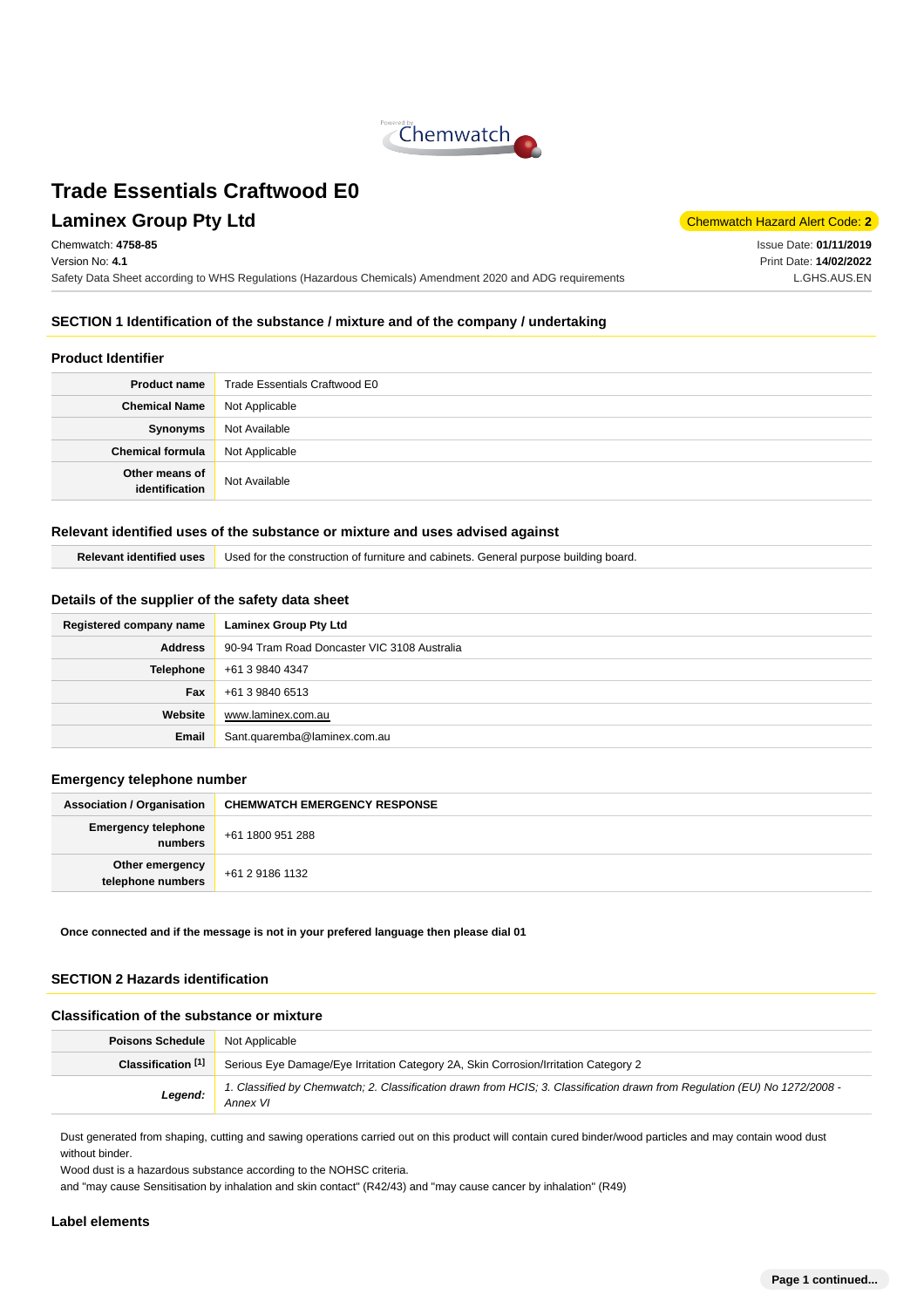| Hazard pictogram(s)   |  |
|-----------------------|--|
|                       |  |
| Signal word   Warning |  |
|                       |  |

## **Hazard statement(s)**

| H319 | `~∙<br>™ritation. |  |
|------|-------------------|--|
| H315 | urritation.       |  |

## **Precautionary statement(s) Prevention**

| <b>P280</b>      | Wear protective gloves, protective clothing, eye protection and face protection. |  |
|------------------|----------------------------------------------------------------------------------|--|
| P <sub>264</sub> | Wash all exposed external body areas thoroughly after handling.                  |  |

## **Precautionary statement(s) Response**

| P305+P351+P338 | IF IN EYES: Rinse cautiously with water for several minutes. Remove contact lenses, if present and easy to do. Continue rinsing. |  |
|----------------|----------------------------------------------------------------------------------------------------------------------------------|--|
| P337+P313      | If eye irritation persists: Get medical advice/attention.                                                                        |  |
| P302+P352      | IF ON SKIN: Wash with plenty of water and soap.                                                                                  |  |
| P332+P313      | If skin irritation occurs: Get medical advice/attention.                                                                         |  |
| P362+P364      | Take off contaminated clothing and wash it before reuse.                                                                         |  |

## **Precautionary statement(s) Storage**

Not Applicable

## **Precautionary statement(s) Disposal**

Not Applicable

## **SECTION 3 Composition / information on ingredients**

#### **Substances**

See section below for composition of Mixtures

## **Mixtures**

| <b>CAS No</b> | %[weight] | Name                                                                                                                                                                                           |
|---------------|-----------|------------------------------------------------------------------------------------------------------------------------------------------------------------------------------------------------|
| Not Available |           | wood panel containing                                                                                                                                                                          |
| Not Available | >60       | soft wood particles                                                                                                                                                                            |
| Not Available |           | bonded together with                                                                                                                                                                           |
| 9011-05-6     | < 15      | urea/ formaldehyde resin                                                                                                                                                                       |
| 8002-74-2     | $2$       | paraffin wax                                                                                                                                                                                   |
| Not Available |           | dust from sawing and forming operations will contain                                                                                                                                           |
| Not Available | NotSpec   | wood dust softwood                                                                                                                                                                             |
| Not Available | NotSpec   | cured binder                                                                                                                                                                                   |
| Not Available |           | cured product contains                                                                                                                                                                         |
| $50-00-0$     | NotSpec   | formaldehyde.                                                                                                                                                                                  |
| Legend:       |           | 1. Classified by Chemwatch; 2. Classification drawn from HCIS; 3. Classification drawn from Regulation (EU) No 1272/2008 -<br>Annex VI; 4. Classification drawn from C&L * EU IOELVs available |

## **SECTION 4 First aid measures**

## **Description of first aid measures**

| <b>Eye Contact</b> | If this product comes in contact with eyes:<br>Wash out immediately with water.<br>If irritation continues, seek medical attention. |
|--------------------|-------------------------------------------------------------------------------------------------------------------------------------|
|                    | Removal of contact lenses after an eye injury should only be undertaken by skilled personnel.<br>Generally not applicable.          |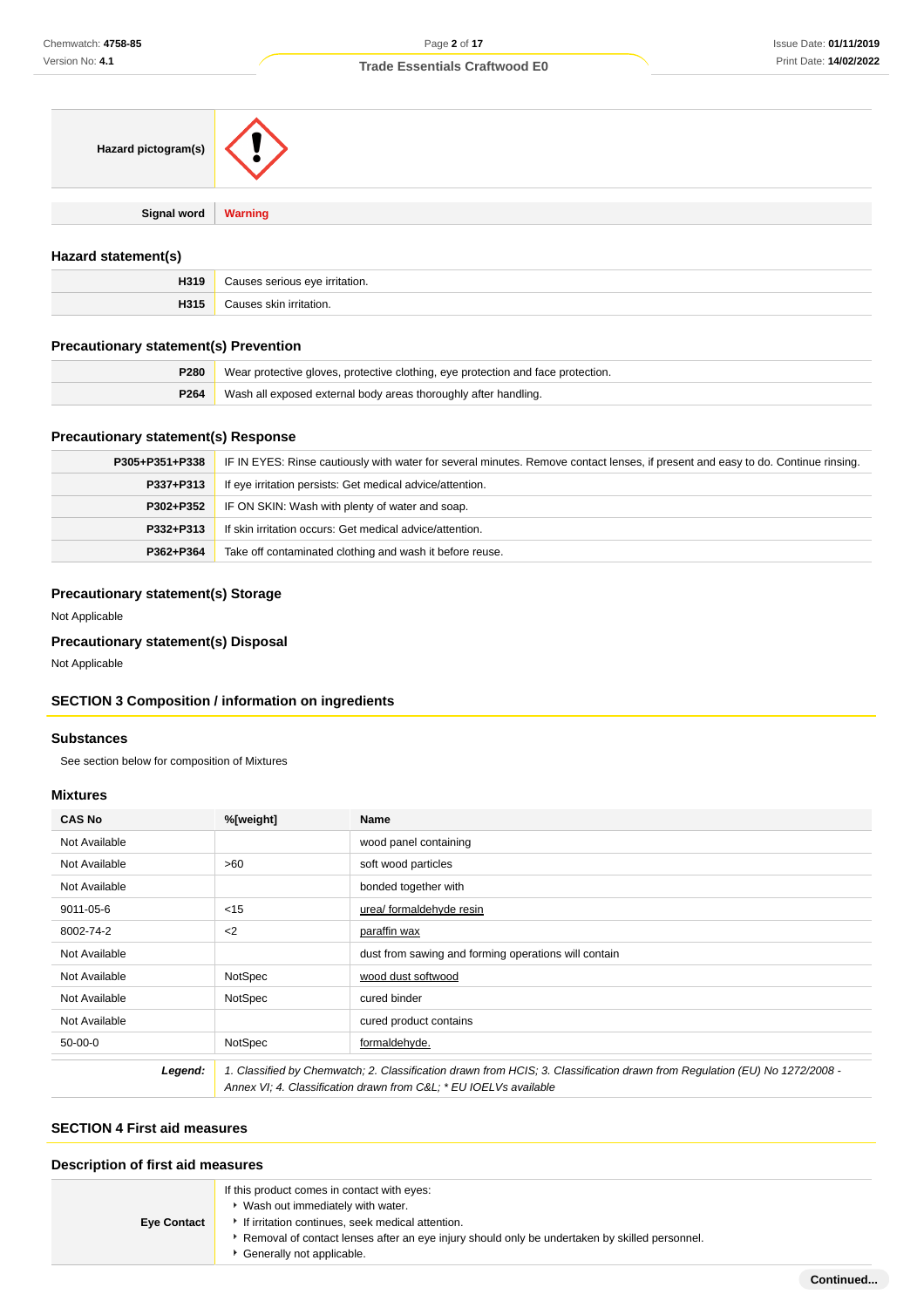| <b>Skin Contact</b> | If skin contact occurs:<br>Immediately remove all contaminated clothing, including footwear.<br>Flush skin and hair with running water (and soap if available).<br>Seek medical attention in event of irritation. |  |
|---------------------|-------------------------------------------------------------------------------------------------------------------------------------------------------------------------------------------------------------------|--|
| <b>Inhalation</b>   | If fumes, aerosols or combustion products are inhaled remove from contaminated area.<br>• Other measures are usually unnecessary.                                                                                 |  |
| Ingestion           | Immediately give a glass of water.<br>First aid is not generally required. If in doubt, contact a Poisons Information Centre or a doctor.                                                                         |  |

#### **Indication of any immediate medical attention and special treatment needed**

Treat symptomatically.

## **SECTION 5 Firefighting measures**

#### **Extinguishing media**

- Foam.
- Dry chemical powder.
- BCF (where regulations permit).
- Carbon dioxide.
- Water spray or fog Large fires only.

#### **Special hazards arising from the substrate or mixture**

| Fire Incompatibility |
|----------------------|
|----------------------|

## **Advice for firefighters**

| <b>Fire Fighting</b>         | Alert Fire Brigade and tell them location and nature of hazard.<br>▶ Wear breathing apparatus plus protective gloves.<br>Prevent, by any means available, spillage from entering drains or water courses.<br>► Use water delivered as a fine spray to control fire and cool adjacent area.<br>DO NOT approach containers suspected to be hot.<br>▶ Cool fire exposed containers with water spray from a protected location.<br>If safe to do so, remove containers from path of fire.<br>Equipment should be thoroughly decontaminated after use. |
|------------------------------|---------------------------------------------------------------------------------------------------------------------------------------------------------------------------------------------------------------------------------------------------------------------------------------------------------------------------------------------------------------------------------------------------------------------------------------------------------------------------------------------------------------------------------------------------|
| <b>Fire/Explosion Hazard</b> | Combustible. Will burn if ignited.<br>Combustion products include:<br>carbon monoxide (CO)<br>carbon dioxide (CO2)<br>and minor amounts of<br>hydrogen cyanide<br>other pyrolysis products typical of burning organic material.                                                                                                                                                                                                                                                                                                                   |
| <b>HAZCHEM</b>               | Not Applicable                                                                                                                                                                                                                                                                                                                                                                                                                                                                                                                                    |

## **SECTION 6 Accidental release measures**

#### **Personal precautions, protective equipment and emergency procedures**

See section 8

#### **Environmental precautions**

See section 12

#### **Methods and material for containment and cleaning up**

| <b>Minor Spills</b> | • Clean up all spills immediately.<br>Secure load if safe to do so.<br>Bundle/collect recoverable product.<br>Collect remaining material in containers with covers for disposal. |
|---------------------|----------------------------------------------------------------------------------------------------------------------------------------------------------------------------------|
| <b>Major Spills</b> | • Clean up all spills immediately.<br>Secure load if safe to do so.<br>Bundle/collect recoverable product.<br>Collect remaining material in containers with covers for disposal. |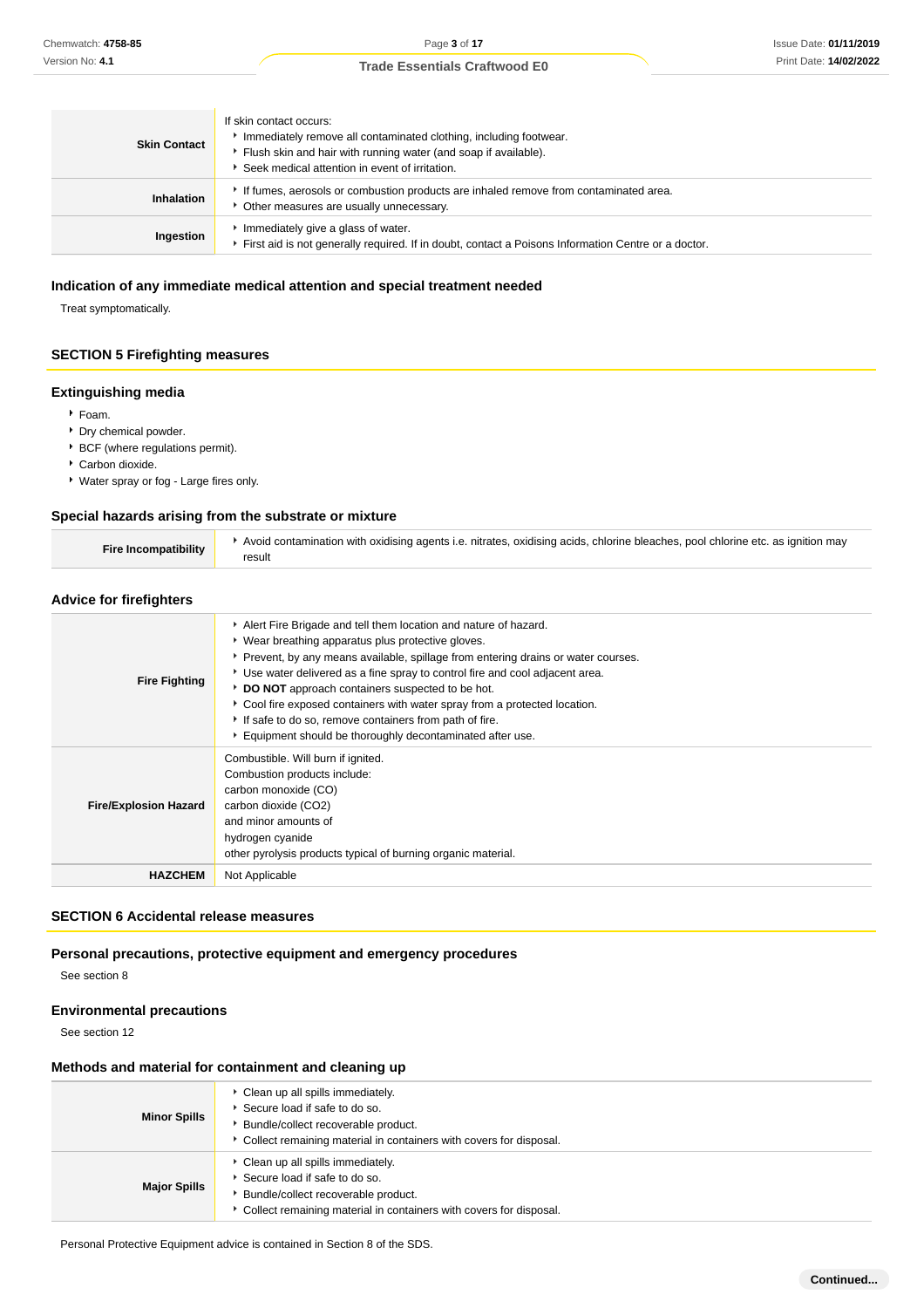## **SECTION 7 Handling and storage**

#### **Precautions for safe handling**

| Safe handling            | Avoid generating and breathing dust<br>Avoid contact with skin and eyes.<br>Wear nominated personal protective equipment when handling.<br>Use in a well-ventilated area.<br>Use good occupational work practices.<br>Observe manufacturer's storage and handling recommendations contained within this SDS. |
|--------------------------|--------------------------------------------------------------------------------------------------------------------------------------------------------------------------------------------------------------------------------------------------------------------------------------------------------------|
| <b>Other information</b> | Store away from incompatible materials.                                                                                                                                                                                                                                                                      |

#### **Conditions for safe storage, including any incompatibilities**

| Suitable container      | No restriction on the type of containers. Packing as recommended by manufacturer. Check all material is clearly labelled. |
|-------------------------|---------------------------------------------------------------------------------------------------------------------------|
| Storage incompatibility | Avoid reaction with oxidising agents                                                                                      |

## **SECTION 8 Exposure controls / personal protection**

#### **Control parameters**

#### **Occupational Exposure Limits (OEL)**

#### **INGREDIENT DATA**

ı

ı

| <b>Source</b>                          | Ingredient         | <b>Material name</b>  | <b>TWA</b>         | <b>STEL</b>                          | Peak          | <b>Notes</b>  |
|----------------------------------------|--------------------|-----------------------|--------------------|--------------------------------------|---------------|---------------|
| Australia Exposure<br><b>Standards</b> | paraffin wax       | Paraffin wax (fume)   | $2 \text{ mg/m}$   | Not Available                        | Not Available | Not Available |
| Australia Exposure<br><b>Standards</b> | wood dust softwood | Wood dust (soft wood) | $5 \text{ mg/m}$ 3 | $10 \text{ mg/m}$                    | Not Available | Not Available |
| Australia Exposure<br><b>Standards</b> | formaldehyde.      | Formaldehyde          | ppm $/ 1.2$ mg/m3  | $2.5 \text{ mg/m}$ $3/2 \text{ ppm}$ | Not Available | Not Available |

#### **Emergency Limits**

| Ingredient               | TEEL-1<br>TEEL-2     |               |                     | TEEL-3        |
|--------------------------|----------------------|---------------|---------------------|---------------|
| formaldehyde.            | Not Available        | Not Available |                     | Not Available |
|                          |                      |               |                     |               |
| Ingredient               | <b>Original IDLH</b> |               | <b>Revised IDLH</b> |               |
| urea/ formaldehyde resin | Not Available        |               | Not Available       |               |
| paraffin wax             | Not Available        |               | Not Available       |               |
| wood dust softwood       | Not Available        |               | Not Available       |               |
| formaldehyde.            | 20 ppm               |               | Not Available       |               |

#### **Occupational Exposure Banding**

| Ingredient               | <b>Occupational Exposure Band Rating</b>                                                                                                                                                                                                              | <b>Occupational Exposure Band Limit</b> |  |  |
|--------------------------|-------------------------------------------------------------------------------------------------------------------------------------------------------------------------------------------------------------------------------------------------------|-----------------------------------------|--|--|
| urea/ formaldehyde resin |                                                                                                                                                                                                                                                       | $\leq$ 0.01 mg/m <sup>3</sup>           |  |  |
| Notes:                   | Occupational exposure banding is a process of assigning chemicals into specific categories or bands based on a chemical's<br>potency and the adverse health outcomes associated with exposure. The output of this process is an occupational exposure |                                         |  |  |
|                          | band (OEB), which corresponds to a range of exposure concentrations that are expected to protect worker health.                                                                                                                                       |                                         |  |  |

#### **MATERIAL DATA**

NOTE D: Certain substances which are susceptible to spontaneous polymerisation or decomposition are generally placed on the market in a stabilised form. It is in this form that they are listed on Annex I

When they are placed on the market in a non-stabilised form, the label must state the name of the substance followed by the words "non-stabilised" European Union (EU) List of harmonised classification and labelling hazardous substances, Table 3.1, Annex VI, Regulation (EC) No 1272/2008 (CLP) - up to the latest ATP

#### **Exposure controls**

| Appropriate engineering<br>controls | Engineering controls are used to remove a hazard or place a barrier between the worker and the hazard. Well-designed<br>engineering controls can be highly effective in protecting workers and will typically be independent of worker interactions to<br>provide this high level of protection.<br>The basic types of engineering controls are:<br>Process controls which involve changing the way a job activity or process is done to reduce the risk.<br>Enclosure and/or isolation of emission source which keeps a selected hazard "physically" away from the worker and ventilation |
|-------------------------------------|--------------------------------------------------------------------------------------------------------------------------------------------------------------------------------------------------------------------------------------------------------------------------------------------------------------------------------------------------------------------------------------------------------------------------------------------------------------------------------------------------------------------------------------------------------------------------------------------|
|-------------------------------------|--------------------------------------------------------------------------------------------------------------------------------------------------------------------------------------------------------------------------------------------------------------------------------------------------------------------------------------------------------------------------------------------------------------------------------------------------------------------------------------------------------------------------------------------------------------------------------------------|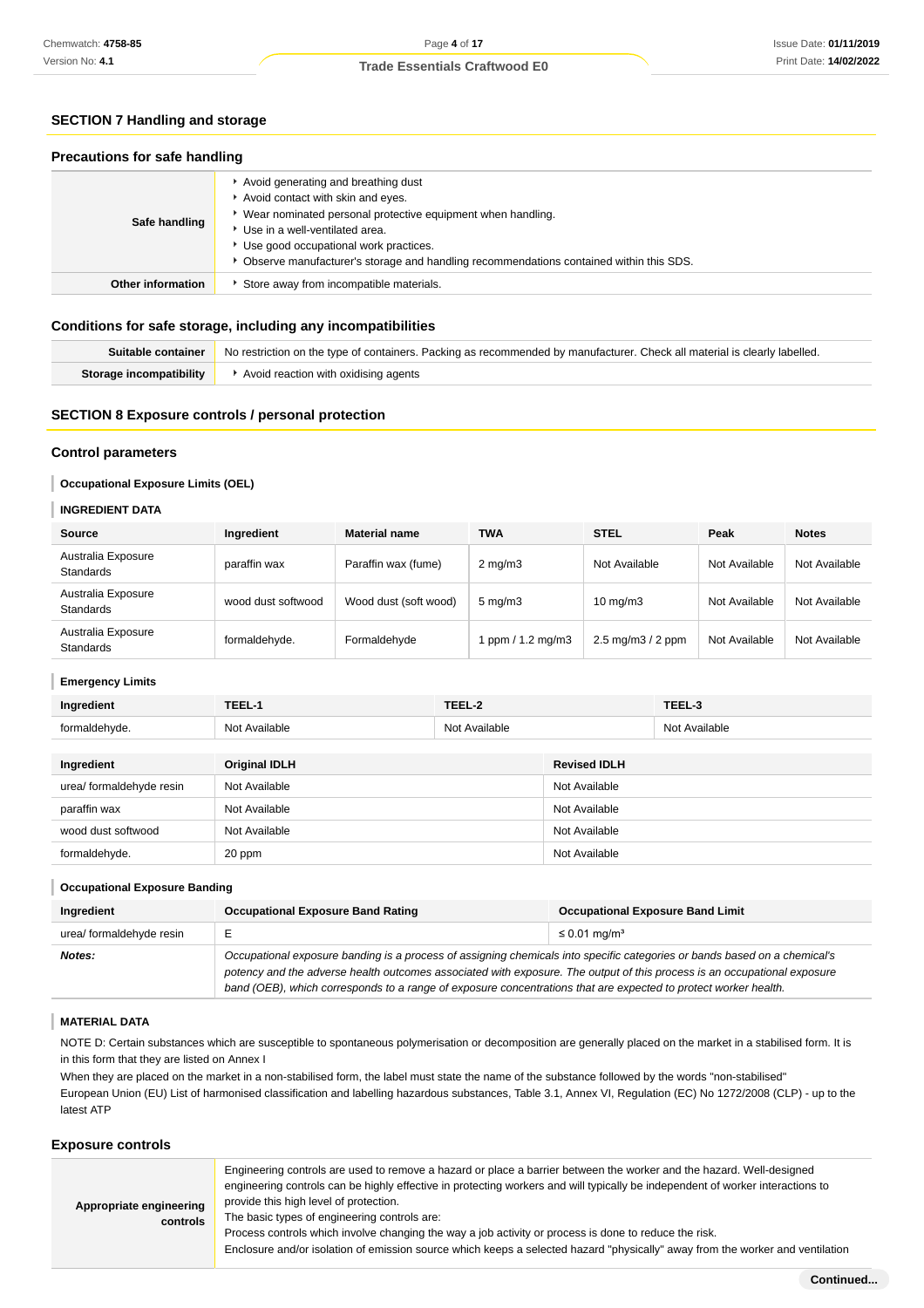|                              | that strategically "adds" and "removes" air in the work environment. Ventilation can remove or dilute an air contaminant if<br>designed properly. The design of a ventilation system must match the particular process and chemical or contaminant in use.<br>Employers may need to use multiple types of controls to prevent employee overexposure.<br>▶ Local exhaust ventilation is required where solids are handled as powders or crystals; even when particulates are relatively<br>large, a certain proportion will be powdered by mutual friction.<br>Exhaust ventilation should be designed to prevent accumulation and recirculation of particulates in the workplace.<br>If in spite of local exhaust an adverse concentration of the substance in air could occur, respiratory protection should be<br>considered. Such protection might consist of:<br>(a): particle dust respirators, if necessary, combined with an absorption cartridge;<br>(b): filter respirators with absorption cartridge or canister of the right type;<br>(c): fresh-air hoods or masks<br>▶ Build-up of electrostatic charge on the dust particle, may be prevented by bonding and grounding.<br>▶ Powder handling equipment such as dust collectors, dryers and mills may require additional protection measures such as<br>explosion venting.<br>Air contaminants generated in the workplace possess varying "escape" velocities which, in turn, determine the "capture"<br>velocities" of fresh circulating air required to efficiently remove the contaminant. |                                  |                                     |  |
|------------------------------|-----------------------------------------------------------------------------------------------------------------------------------------------------------------------------------------------------------------------------------------------------------------------------------------------------------------------------------------------------------------------------------------------------------------------------------------------------------------------------------------------------------------------------------------------------------------------------------------------------------------------------------------------------------------------------------------------------------------------------------------------------------------------------------------------------------------------------------------------------------------------------------------------------------------------------------------------------------------------------------------------------------------------------------------------------------------------------------------------------------------------------------------------------------------------------------------------------------------------------------------------------------------------------------------------------------------------------------------------------------------------------------------------------------------------------------------------------------------------------------------------------------------------------------------------------------|----------------------------------|-------------------------------------|--|
|                              | Type of Contaminant:                                                                                                                                                                                                                                                                                                                                                                                                                                                                                                                                                                                                                                                                                                                                                                                                                                                                                                                                                                                                                                                                                                                                                                                                                                                                                                                                                                                                                                                                                                                                      |                                  | Air Speed:                          |  |
|                              | direct spray, spray painting in shallow booths, drum filling, conveyer loading, crusher dusts, gas<br>discharge (active generation into zone of rapid air motion)                                                                                                                                                                                                                                                                                                                                                                                                                                                                                                                                                                                                                                                                                                                                                                                                                                                                                                                                                                                                                                                                                                                                                                                                                                                                                                                                                                                         |                                  | 1-2.5 m/s (200-500<br>ft/min)       |  |
|                              | grinding, abrasive blasting, tumbling, high speed wheel generated dusts (released at high initial<br>velocity into zone of very high rapid air motion).                                                                                                                                                                                                                                                                                                                                                                                                                                                                                                                                                                                                                                                                                                                                                                                                                                                                                                                                                                                                                                                                                                                                                                                                                                                                                                                                                                                                   |                                  | $2.5 - 10$ m/s<br>(500-2000 ft/min) |  |
|                              | Within each range the appropriate value depends on:                                                                                                                                                                                                                                                                                                                                                                                                                                                                                                                                                                                                                                                                                                                                                                                                                                                                                                                                                                                                                                                                                                                                                                                                                                                                                                                                                                                                                                                                                                       |                                  |                                     |  |
|                              | Lower end of the range                                                                                                                                                                                                                                                                                                                                                                                                                                                                                                                                                                                                                                                                                                                                                                                                                                                                                                                                                                                                                                                                                                                                                                                                                                                                                                                                                                                                                                                                                                                                    | Upper end of the range           |                                     |  |
|                              | 1: Room air currents minimal or favourable to capture                                                                                                                                                                                                                                                                                                                                                                                                                                                                                                                                                                                                                                                                                                                                                                                                                                                                                                                                                                                                                                                                                                                                                                                                                                                                                                                                                                                                                                                                                                     | 1: Disturbing room air currents  |                                     |  |
|                              | 2: Contaminants of low toxicity or of nuisance value only                                                                                                                                                                                                                                                                                                                                                                                                                                                                                                                                                                                                                                                                                                                                                                                                                                                                                                                                                                                                                                                                                                                                                                                                                                                                                                                                                                                                                                                                                                 | 2: Contaminants of high toxicity |                                     |  |
|                              | 3: Intermittent, low production.                                                                                                                                                                                                                                                                                                                                                                                                                                                                                                                                                                                                                                                                                                                                                                                                                                                                                                                                                                                                                                                                                                                                                                                                                                                                                                                                                                                                                                                                                                                          | 3: High production, heavy use    |                                     |  |
|                              | 4: Large hood or large air mass in motion                                                                                                                                                                                                                                                                                                                                                                                                                                                                                                                                                                                                                                                                                                                                                                                                                                                                                                                                                                                                                                                                                                                                                                                                                                                                                                                                                                                                                                                                                                                 | 4: Small hood-local control only |                                     |  |
|                              | generally decreases with the square of distance from the extraction point (in simple cases). Therefore the air speed at the<br>extraction point should be adjusted, accordingly, after reference to distance from the contaminating source. The air velocity at the<br>extraction fan, for example, should be a minimum of 4-10 m/s (800-2000 ft/min) for extraction of crusher dusts generated 2<br>metres distant from the extraction point. Other mechanical considerations, producing performance deficits within the extraction<br>apparatus, make it essential that theoretical air velocities are multiplied by factors of 10 or more when extraction systems are<br>installed or used.                                                                                                                                                                                                                                                                                                                                                                                                                                                                                                                                                                                                                                                                                                                                                                                                                                                            |                                  |                                     |  |
| <b>Personal protection</b>   |                                                                                                                                                                                                                                                                                                                                                                                                                                                                                                                                                                                                                                                                                                                                                                                                                                                                                                                                                                                                                                                                                                                                                                                                                                                                                                                                                                                                                                                                                                                                                           |                                  |                                     |  |
| Eye and face protection      | Safety glasses with side shields.<br>▶ Chemical goggles.<br>Contact lenses may pose a special hazard; soft contact lenses may absorb and concentrate irritants. A written policy<br>document, describing the wearing of lenses or restrictions on use, should be created for each workplace or task. This should<br>include a review of lens absorption and adsorption for the class of chemicals in use and an account of injury experience.<br>Medical and first-aid personnel should be trained in their removal and suitable equipment should be readily available. In the<br>event of chemical exposure, begin eye irrigation immediately and remove contact lens as soon as practicable. Lens should<br>be removed at the first signs of eye redness or irritation - lens should be removed in a clean environment only after workers<br>have washed hands thoroughly. [CDC NIOSH Current Intelligence Bulletin 59], [AS/NZS 1336 or national equivalent]                                                                                                                                                                                                                                                                                                                                                                                                                                                                                                                                                                                           |                                  |                                     |  |
| <b>Skin protection</b>       | See Hand protection below                                                                                                                                                                                                                                                                                                                                                                                                                                                                                                                                                                                                                                                                                                                                                                                                                                                                                                                                                                                                                                                                                                                                                                                                                                                                                                                                                                                                                                                                                                                                 |                                  |                                     |  |
| <b>Hands/feet protection</b> | ▸ Wear chemical protective gloves, e.g. PVC.<br>▶ Wear safety footwear or safety gumboots, e.g. Rubber<br>NOTE:<br>The material may produce skin sensitisation in predisposed individuals. Care must be taken, when removing gloves and other<br>protective equipment, to avoid all possible skin contact.<br>Contaminated leather items, such as shoes, belts and watch-bands should be removed and destroyed.                                                                                                                                                                                                                                                                                                                                                                                                                                                                                                                                                                                                                                                                                                                                                                                                                                                                                                                                                                                                                                                                                                                                           |                                  |                                     |  |
| <b>Body protection</b>       | See Other protection below                                                                                                                                                                                                                                                                                                                                                                                                                                                                                                                                                                                                                                                                                                                                                                                                                                                                                                                                                                                                                                                                                                                                                                                                                                                                                                                                                                                                                                                                                                                                |                                  |                                     |  |
| Other protection             | When cutting wear approved dust respirator to avoid inhalation of wood dust created during the cutting process.<br>• Overalls.<br>▶ P.V.C apron.<br>▶ Barrier cream.<br>▶ Skin cleansing cream.<br>▶ Eye wash unit.<br>Avoid breathing dust when sawing or grinding.<br>WARNING: Wood dusts have been classified by the IARC as Group 1: CARCINOGENIC TO HUMANS.<br>Wood dusts produce dermatitis and an increased risk of upper respiratory disease. Epidemiological studies in furniture workers                                                                                                                                                                                                                                                                                                                                                                                                                                                                                                                                                                                                                                                                                                                                                                                                                                                                                                                                                                                                                                                        |                                  |                                     |  |

show an increased risk of lung, tongue, pharynx and nasal cancer. An excess risk of leukaemia amongst millwrights probably is

**Continued...**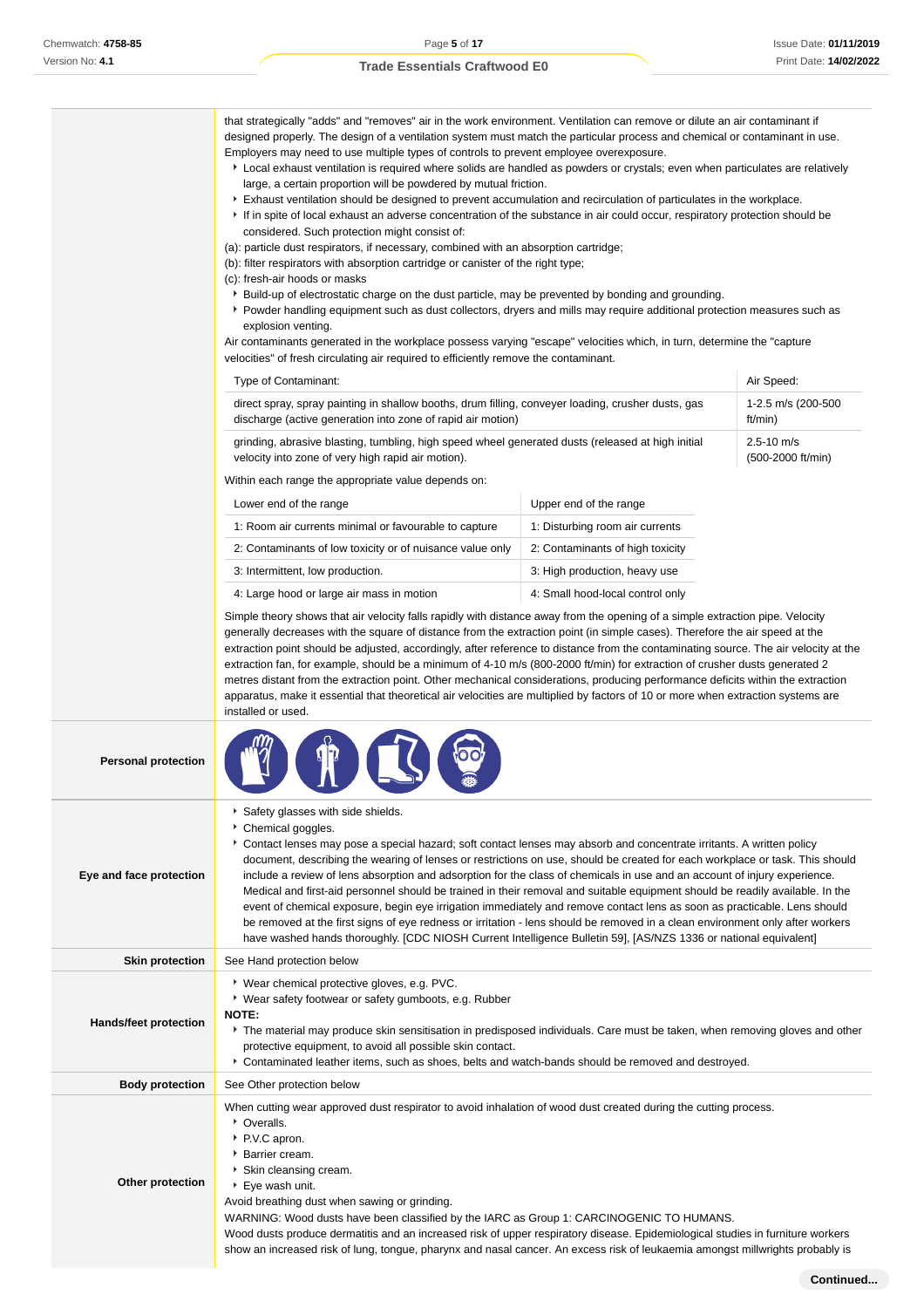| associated with exposure to various components used in wood preservation.<br>IARC has not limited this finding to any specific type of industry (e.g. furniture manufacturing) or wood dust source (hardwood vs.<br>softwood). IARC s conclusions are based primarily on human carcinogenicity data from studies of various exposed worker<br>populations.<br>The softwood TLV-TWA reflects the apparent low risk for upper respiratory tract involvement amongst workers in the building<br>industry. A separate TLV-TWA, for hard woods, is based on impaired nasal mucociliary function reported to contribute to nasal<br>adenocarcinoma and related hyperplasia found in furniture workers.<br>Allergic reactions are more common from handling green timber, less common for dried hardwood.<br>Impairment of nasal mucociliary function may occur below 5 mg/m3 and may be important in the development of nasal<br>adenocarcinoma amongst furniture workers exposed to hardwoods.<br>Certain exotic hardwoods contain alkaloids which may produce headache, anorexia, nausea, bradycardia and dyspnoea.<br><b>ACGIH Exposure Standards for Wood dusts</b>                                                                                                                                   |                                    |                   |                               |  |
|-----------------------------------------------------------------------------------------------------------------------------------------------------------------------------------------------------------------------------------------------------------------------------------------------------------------------------------------------------------------------------------------------------------------------------------------------------------------------------------------------------------------------------------------------------------------------------------------------------------------------------------------------------------------------------------------------------------------------------------------------------------------------------------------------------------------------------------------------------------------------------------------------------------------------------------------------------------------------------------------------------------------------------------------------------------------------------------------------------------------------------------------------------------------------------------------------------------------------------------------------------------------------------------------------------|------------------------------------|-------------------|-------------------------------|--|
| Species                                                                                                                                                                                                                                                                                                                                                                                                                                                                                                                                                                                                                                                                                                                                                                                                                                                                                                                                                                                                                                                                                                                                                                                                                                                                                             | ACGIH TLV TWA (inhalable fraction) | <b>Notations</b>  | <b>TLV Basis</b>              |  |
| Western red cedar (WRC)                                                                                                                                                                                                                                                                                                                                                                                                                                                                                                                                                                                                                                                                                                                                                                                                                                                                                                                                                                                                                                                                                                                                                                                                                                                                             | $0.5$ mg/m $3$                     | Sensitiser, A4*** | May produce asthma            |  |
| Oak and beech                                                                                                                                                                                                                                                                                                                                                                                                                                                                                                                                                                                                                                                                                                                                                                                                                                                                                                                                                                                                                                                                                                                                                                                                                                                                                       | 1 $mg/m3$                          | $A1*$             | May affect pulmonary function |  |
| Birch, mahogany, teak, walnut                                                                                                                                                                                                                                                                                                                                                                                                                                                                                                                                                                                                                                                                                                                                                                                                                                                                                                                                                                                                                                                                                                                                                                                                                                                                       | 1 $mg/m3$                          | $A2*$             | May affect pulmonary function |  |
| All other species                                                                                                                                                                                                                                                                                                                                                                                                                                                                                                                                                                                                                                                                                                                                                                                                                                                                                                                                                                                                                                                                                                                                                                                                                                                                                   | 1 $mg/m3$                          | A4***             | May affect pulmonary function |  |
| A1: Confirmed Human Carcinogen *<br>A2: Suspected Human Carcinogen **<br>A3 Confirmed Animal Carcinogen<br>A4 Not Classifiable as a Human Carcinogen ***<br>A5 Not Suspected as a Human Carcinogen<br>Australian Exposure Standard: ES: 1 mg/m3 (certain hardwoods as beech and oak)<br>The majority of the wood-dust mass was reported to be contributed by particles larger than 10 um in aerodynamic diameter;<br>however, between 61% and 65% of the particles by count measured between 1 and 5 um in diameter.<br>Wood-dust concentrations vary with type of dust extraction, amount of wood removed, and type of sander For electric belt<br>sanders used to sand dowels, total dust concentrations ranged from 0.22 mg/m3 with external dust extraction to 3.74 mg/m3<br>without extraction, and concentrations of respirable dust ranged from 0.003 mg/m3 with extraction to 0.936 mg/m3 without<br>extraction. Rotary sanders tested with flat wood samples produced total dust concentrations ranging from 0.002 mg/m3 with<br>extraction to 0.699 mg/m3 without extraction; concentrations of respirable dust ranged from 0.001 mg/m3 with extraction to 0.088<br>mg/m3 without extraction. Comparable decreases in dust concentration were observed when dust extraction was used with |                                    |                   |                               |  |

**Recommended material(s)**

electrical orbital sanders.

I **GLOVE SELECTION INDEX**

#### **Respiratory protection**

Type BAX-P Filter of sufficient capacity. (AS/NZS 1716 & 1715, EN 143:2000 & 149:2001, ANSI Z88 or national equivalent)

Where the concentration of gas/particulates in the breathing zone, approaches or exceeds the "Exposure Standard" (or ES), respiratory protection is required. Degree of protection varies with both face-piece and Class of filter; the nature of protection varies with Type of filter.

| <b>Required</b><br><b>Minimum</b><br><b>Protection Factor</b> | Half-Face<br>Respirator | <b>Full-Face</b><br>Respirator      | <b>Powered Air</b><br>Respirator |
|---------------------------------------------------------------|-------------------------|-------------------------------------|----------------------------------|
| up to $10 \times ES$                                          | BAX-AUS P2              | -                                   | BAX-PAPR-AUS /<br>Class 1 P2     |
| up to $50 \times ES$                                          | -                       | BAX-AUS /<br>Class 1 P <sub>2</sub> | -                                |
| up to $100 \times ES$                                         | -                       | <b>BAX-2 P2</b>                     | BAX-PAPR-2 P2 ^                  |

^ - Full-face

 $A(All classes) = Organic vapours, B AUS or B1 = Acid gases, B2 = Acid gas$ or hydrogen cyanide(HCN), B3 = Acid gas or hydrogen cyanide(HCN),  $E =$ Sulfur dioxide(SO2),  $G =$  Agricultural chemicals,  $K =$  Ammonia(NH3), Hg = Mercury,  $NO = Oxides$  of nitrogen,  $MB = Methyl$  bromide,  $AX = Low$  boiling point organic compounds(below 65 degC)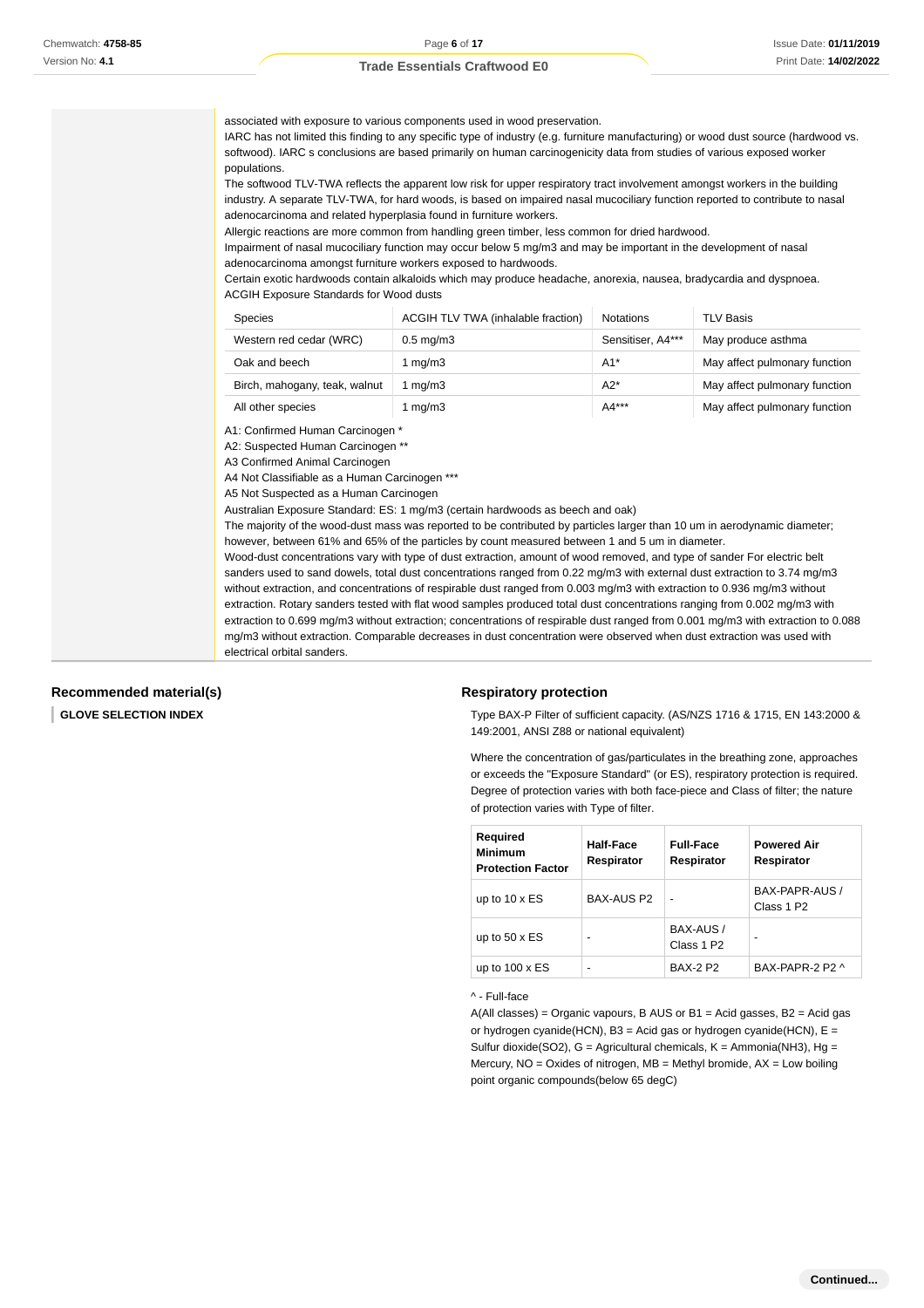Glove selection is based on a modified presentation of the: **"Forsberg Clothing Performance Index".** The effect(s) of the following substance(s) are taken into account in the

#### **computer-generated** selection: Trade Essentials Craftwood E0

| <b>Material</b>       | CPI |
|-----------------------|-----|
| <b>BUTYL</b>          | A   |
| <b>NEOPRENE</b>       | A   |
| NEOPRENE/NATURAL      | A   |
| <b>NITRILE</b>        | A   |
| <b>PE</b>             | A   |
| PE/EVAL/PE            | A   |
| <b>PVC</b>            | A   |
| <b>TEFLON</b>         | A   |
| <b>VITON</b>          | A   |
| <b>NATURAL RUBBER</b> | B   |
| NATURAL+NEOPRENE      | B   |

\* CPI - Chemwatch Performance Index

A: Best Selection

B: Satisfactory; may degrade after 4 hours continuous immersion

C: Poor to Dangerous Choice for other than short term immersion

**NOTE**: As a series of factors will influence the actual performance of the glove, a final selection must be based on detailed observation. -

\* Where the glove is to be used on a short term, casual or infrequent basis,

factors such as "feel" or convenience (e.g. disposability), may dictate a choice of gloves which might otherwise be unsuitable following long-term or frequent use. A qualified practitioner should be consulted.

## **SECTION 9 Physical and chemical properties**

### **Information on basic physical and chemical properties**

| Appearance                                      | Manufactured pressed board made from wood particle/fibres bonded together with resin. Newly manufactured board or freshly<br>cut surfaces may have a pine odour. |                                                   |                |
|-------------------------------------------------|------------------------------------------------------------------------------------------------------------------------------------------------------------------|---------------------------------------------------|----------------|
|                                                 |                                                                                                                                                                  |                                                   |                |
| <b>Physical state</b>                           | Solid                                                                                                                                                            | <b>Relative density (Water =</b><br>1)            | Not Available  |
| Odour                                           | Not Available                                                                                                                                                    | <b>Partition coefficient</b><br>n-octanol / water | Not Available  |
| <b>Odour threshold</b>                          | Not Available                                                                                                                                                    | Auto-ignition temperature<br>$(^{\circ}C)$        | >204           |
| pH (as supplied)                                | Not Applicable                                                                                                                                                   | Decomposition<br>temperature                      | Not Available  |
| Melting point / freezing<br>point (°C)          | Not Available                                                                                                                                                    | <b>Viscosity (cSt)</b>                            | Not Available  |
| Initial boiling point and<br>boiling range (°C) | Not Available                                                                                                                                                    | Molecular weight (g/mol)                          | Not Applicable |
| Flash point (°C)                                | Not Available                                                                                                                                                    | <b>Taste</b>                                      | Not Available  |
| <b>Evaporation rate</b>                         | Not Applicable                                                                                                                                                   | <b>Explosive properties</b>                       | Not Available  |
| <b>Flammability</b>                             | Not Available                                                                                                                                                    | <b>Oxidising properties</b>                       | Not Available  |
| Upper Explosive Limit (%)                       | Not Available                                                                                                                                                    | <b>Surface Tension (dyn/cm</b><br>or mN/m)        | Not Applicable |
| Lower Explosive Limit (%)                       | Not Available                                                                                                                                                    | <b>Volatile Component (%vol)</b>                  | Not Available  |
| Vapour pressure (kPa)                           | Not Applicable                                                                                                                                                   | Gas group                                         | Not Available  |
| Solubility in water                             | Immiscible                                                                                                                                                       | pH as a solution (Not<br>Available%)              | Not Applicable |
| Vapour density $(Air = 1)$                      | Not Available                                                                                                                                                    | VOC g/L                                           | Not Available  |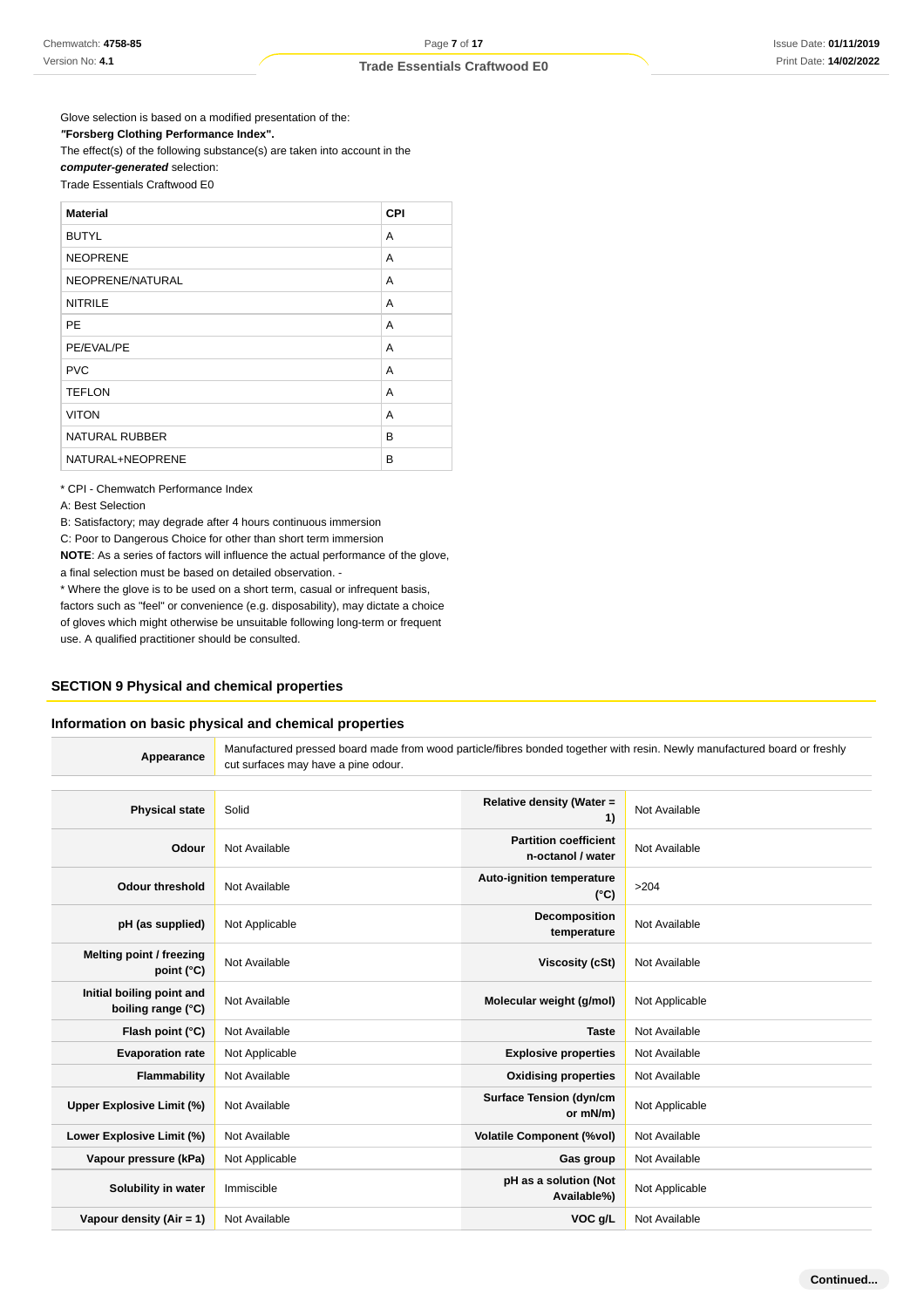## **SECTION 10 Stability and reactivity**

| Reactivity                                 | See section 7                                                             |
|--------------------------------------------|---------------------------------------------------------------------------|
| <b>Chemical stability</b>                  | Product is considered stable and hazardous polymerisation will not occur. |
| Possibility of hazardous<br>reactions      | See section 7                                                             |
| <b>Conditions to avoid</b>                 | See section 7                                                             |
| Incompatible materials                     | See section 7                                                             |
| <b>Hazardous decomposition</b><br>products | See section 5                                                             |

## **SECTION 11 Toxicological information**

## **Information on toxicological effects**

| <b>Inhaled</b>      | New boards or freshly cut surfaces may have a pine/wood/resin odour which will dissipate with ventilation. When cutting, wood<br>dust will be created which is classified as a Hazardous Substance according to the criteria of NOHSC. Atmosphere should be<br>checked and if necessary suitable arrangements made to reduce the level of vapours in the breathing zone for persons working<br>in the area.<br>The material is not thought to produce adverse health effects or irritation of the respiratory tract (as classified by EC Directives<br>using animal models). Nevertheless, good hygiene practice requires that exposure be kept to a minimum and that suitable control<br>measures be used in an occupational setting.<br>Hazard relates to dust released by sawing, cutting, sanding, trimming or other finishing operations. |
|---------------------|------------------------------------------------------------------------------------------------------------------------------------------------------------------------------------------------------------------------------------------------------------------------------------------------------------------------------------------------------------------------------------------------------------------------------------------------------------------------------------------------------------------------------------------------------------------------------------------------------------------------------------------------------------------------------------------------------------------------------------------------------------------------------------------------------------------------------------------------|
| Ingestion           | The material has <b>NOT</b> been classified by EC Directives or other classification systems as "harmful by ingestion". This is because<br>of the lack of corroborating animal or human evidence. The material may still be damaging to the health of the individual,<br>following ingestion, especially where pre-existing organ (e.g liver, kidney) damage is evident. Present definitions of harmful or<br>toxic substances are generally based on doses producing mortality rather than those producing morbidity (disease, ill-health).<br>Gastrointestinal tract discomfort may produce nausea and vomiting. In an occupational setting however, ingestion of insignificant<br>quantities is not thought to be cause for concern.                                                                                                        |
| <b>Skin Contact</b> | Skin contact is not thought to have harmful health effects (as classified under EC Directives); the material may still produce<br>health damage following entry through wounds, lesions or abrasions.                                                                                                                                                                                                                                                                                                                                                                                                                                                                                                                                                                                                                                          |
| <b>Eye</b>          | Although the material is not thought to be an irritant (as classified by EC Directives), direct contact with the eye may produce<br>transient discomfort characterised by tearing or conjunctival redness (as with windburn).                                                                                                                                                                                                                                                                                                                                                                                                                                                                                                                                                                                                                  |
| <b>Chronic</b>      | This manufactured article is considered to have low hazard potential if handling and personal protection recommendations are<br>followed.                                                                                                                                                                                                                                                                                                                                                                                                                                                                                                                                                                                                                                                                                                      |

| <b>Trade Essentials</b><br>Craftwood E0 | <b>TOXICITY</b>                                      | <b>IRRITATION</b>                                    |
|-----------------------------------------|------------------------------------------------------|------------------------------------------------------|
|                                         | Not Available                                        | Not Available                                        |
|                                         | <b>TOXICITY</b>                                      | <b>IRRITATION</b>                                    |
|                                         | dermal (rat) LD50: >2100 mg/kg $^{[2]}$              | Eye (rabbit): 0.1 ul/24h -SEVERE                     |
| urea/ formaldehyde resin                | Inhalation(Rat) LC50; $>0.167$ mg/L4h <sup>[2]</sup> | Skin (rabbit): 500 mg/24h-SEVERE                     |
|                                         | Oral (Mouse) LD50; 6361 mg/kg <sup>[2]</sup>         |                                                      |
|                                         | <b>TOXICITY</b>                                      | <b>IRRITATION</b>                                    |
|                                         | dermal (rat) LD50: $>2000$ mg/kg <sup>[1]</sup>      | Eye (rabbit): 100 mg/24 hr-mild                      |
| paraffin wax                            | Oral (Rat) LD50; >5000 mg/kg[1]                      | Eye: no adverse effect observed (not irritating)[1]  |
|                                         |                                                      | Skin (rabbit): 500 mg/24 hr-mild                     |
|                                         |                                                      | Skin: no adverse effect observed (not irritating)[1] |
| wood dust softwood                      | <b>TOXICITY</b>                                      | <b>IRRITATION</b>                                    |
|                                         | Not Available                                        | Not Available                                        |
|                                         | <b>TOXICITY</b>                                      | <b>IRRITATION</b>                                    |
|                                         | Dermal (rabbit) LD50: 270 mg/kg <sup>[2]</sup>       | Eye (human): 4 ppm/5m                                |
| formaldehyde.                           | Inhalation(Rat) LC50; <463 ppm4h <sup>[1]</sup>      | Eye (rabbit): 0.75 mg/24H SEVERE                     |
|                                         | Oral (Rat) LD50; 100 mg/kg[2]                        | Eye: adverse effect observed (irritating)[1]         |
|                                         |                                                      | Skin (human): 0.15 mg/3d-l mild                      |
|                                         |                                                      | Skin (rabbit): 2 mg/24H SEVERE                       |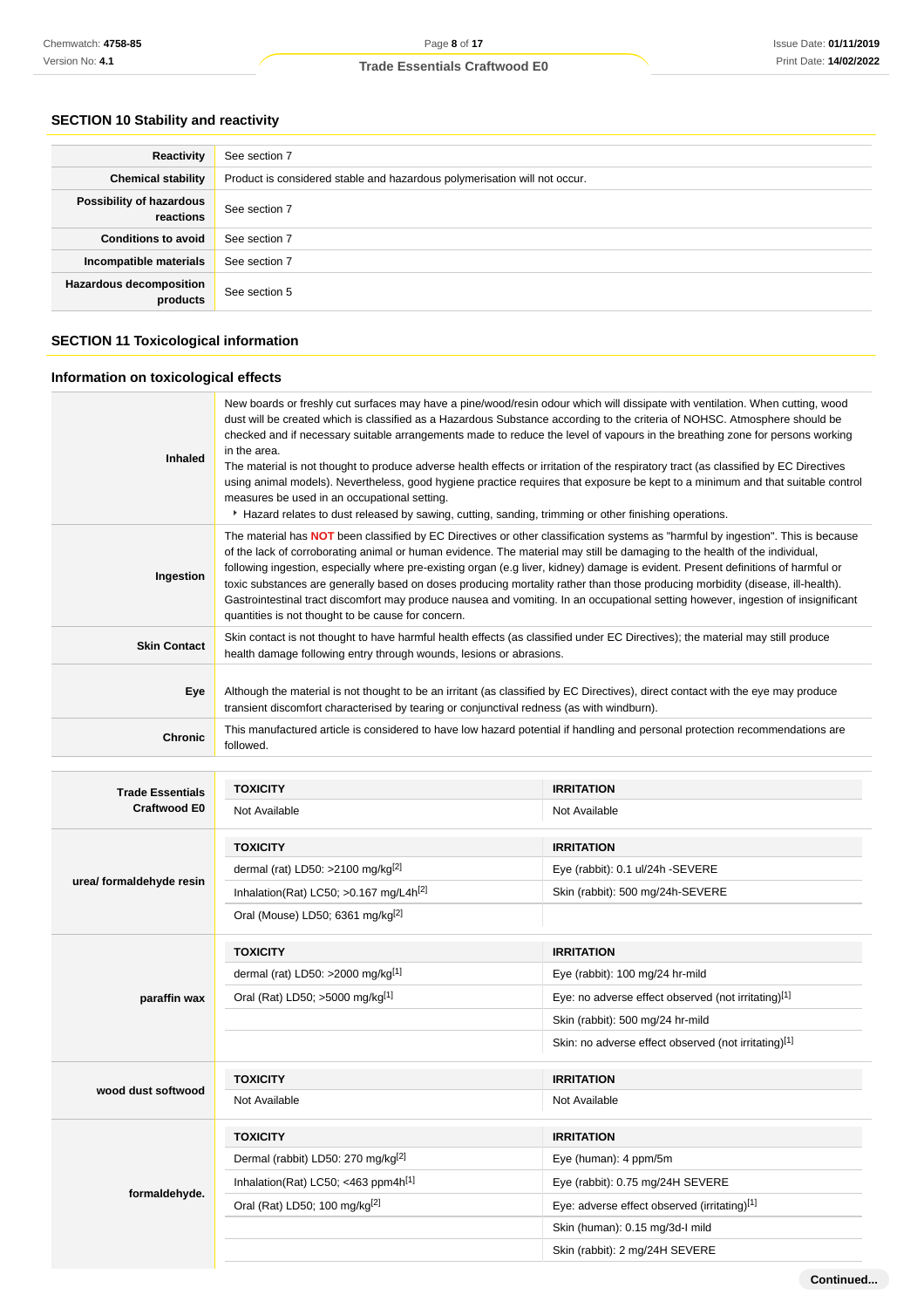|                                           |                                                                                                                                                                                                                                                                                                                                                                                                                                                                                                                                                                                                                                                                                                                                                                                                                                                                                                                                                                                                                                                                                                                                                                                                                                                                                                                                                                                                                                                                                                                                                                                                                                                                                                                                                                                                                                                                                                                                                                                                                                                                                                                                                                                                                                                                                                                                                                                                                                                                                                                                                                                                                                                                                                                                                                                                                                                                                                                                                                                                                                                                                                                                                                                                                                                                                                                                                                                                                                                                                                                                                                                                                                                                                                                                                                                                                                                                                                                                                                                                                                                                                                                                                                                                                                                                                                                                                                                                                                                                                                                                                                                                                                                                                                                                                                                                                                                                                                                                                                                                                                                                                                                                                                                                                                                                                                                                                                                                                                                                                                                                                                                                                                                                                                                                                                     | Skin: adverse effect observed (corrosive)[1]                                                                                                                                                                                                                                                                                                                                                                                                                                                                                                                                                                                                                                                                                                                                                                   |
|-------------------------------------------|---------------------------------------------------------------------------------------------------------------------------------------------------------------------------------------------------------------------------------------------------------------------------------------------------------------------------------------------------------------------------------------------------------------------------------------------------------------------------------------------------------------------------------------------------------------------------------------------------------------------------------------------------------------------------------------------------------------------------------------------------------------------------------------------------------------------------------------------------------------------------------------------------------------------------------------------------------------------------------------------------------------------------------------------------------------------------------------------------------------------------------------------------------------------------------------------------------------------------------------------------------------------------------------------------------------------------------------------------------------------------------------------------------------------------------------------------------------------------------------------------------------------------------------------------------------------------------------------------------------------------------------------------------------------------------------------------------------------------------------------------------------------------------------------------------------------------------------------------------------------------------------------------------------------------------------------------------------------------------------------------------------------------------------------------------------------------------------------------------------------------------------------------------------------------------------------------------------------------------------------------------------------------------------------------------------------------------------------------------------------------------------------------------------------------------------------------------------------------------------------------------------------------------------------------------------------------------------------------------------------------------------------------------------------------------------------------------------------------------------------------------------------------------------------------------------------------------------------------------------------------------------------------------------------------------------------------------------------------------------------------------------------------------------------------------------------------------------------------------------------------------------------------------------------------------------------------------------------------------------------------------------------------------------------------------------------------------------------------------------------------------------------------------------------------------------------------------------------------------------------------------------------------------------------------------------------------------------------------------------------------------------------------------------------------------------------------------------------------------------------------------------------------------------------------------------------------------------------------------------------------------------------------------------------------------------------------------------------------------------------------------------------------------------------------------------------------------------------------------------------------------------------------------------------------------------------------------------------------------------------------------------------------------------------------------------------------------------------------------------------------------------------------------------------------------------------------------------------------------------------------------------------------------------------------------------------------------------------------------------------------------------------------------------------------------------------------------------------------------------------------------------------------------------------------------------------------------------------------------------------------------------------------------------------------------------------------------------------------------------------------------------------------------------------------------------------------------------------------------------------------------------------------------------------------------------------------------------------------------------------------------------------------------------------------------------------------------------------------------------------------------------------------------------------------------------------------------------------------------------------------------------------------------------------------------------------------------------------------------------------------------------------------------------------------------------------------------------------------------------------------------------------|----------------------------------------------------------------------------------------------------------------------------------------------------------------------------------------------------------------------------------------------------------------------------------------------------------------------------------------------------------------------------------------------------------------------------------------------------------------------------------------------------------------------------------------------------------------------------------------------------------------------------------------------------------------------------------------------------------------------------------------------------------------------------------------------------------------|
| Legend:                                   | 1. Value obtained from Europe ECHA Registered Substances - Acute toxicity 2.* Value obtained from manufacturer's SDS.<br>Unless otherwise specified data extracted from RTECS - Register of Toxic Effect of chemical Substances                                                                                                                                                                                                                                                                                                                                                                                                                                                                                                                                                                                                                                                                                                                                                                                                                                                                                                                                                                                                                                                                                                                                                                                                                                                                                                                                                                                                                                                                                                                                                                                                                                                                                                                                                                                                                                                                                                                                                                                                                                                                                                                                                                                                                                                                                                                                                                                                                                                                                                                                                                                                                                                                                                                                                                                                                                                                                                                                                                                                                                                                                                                                                                                                                                                                                                                                                                                                                                                                                                                                                                                                                                                                                                                                                                                                                                                                                                                                                                                                                                                                                                                                                                                                                                                                                                                                                                                                                                                                                                                                                                                                                                                                                                                                                                                                                                                                                                                                                                                                                                                                                                                                                                                                                                                                                                                                                                                                                                                                                                                                     |                                                                                                                                                                                                                                                                                                                                                                                                                                                                                                                                                                                                                                                                                                                                                                                                                |
|                                           |                                                                                                                                                                                                                                                                                                                                                                                                                                                                                                                                                                                                                                                                                                                                                                                                                                                                                                                                                                                                                                                                                                                                                                                                                                                                                                                                                                                                                                                                                                                                                                                                                                                                                                                                                                                                                                                                                                                                                                                                                                                                                                                                                                                                                                                                                                                                                                                                                                                                                                                                                                                                                                                                                                                                                                                                                                                                                                                                                                                                                                                                                                                                                                                                                                                                                                                                                                                                                                                                                                                                                                                                                                                                                                                                                                                                                                                                                                                                                                                                                                                                                                                                                                                                                                                                                                                                                                                                                                                                                                                                                                                                                                                                                                                                                                                                                                                                                                                                                                                                                                                                                                                                                                                                                                                                                                                                                                                                                                                                                                                                                                                                                                                                                                                                                                     |                                                                                                                                                                                                                                                                                                                                                                                                                                                                                                                                                                                                                                                                                                                                                                                                                |
| <b>UREA/ FORMALDEHYDE</b><br><b>RESIN</b> | or change to cellular DNA.<br>Somnolence, impaired liver function tests, changes in leucocyte (WBC) count recorded.                                                                                                                                                                                                                                                                                                                                                                                                                                                                                                                                                                                                                                                                                                                                                                                                                                                                                                                                                                                                                                                                                                                                                                                                                                                                                                                                                                                                                                                                                                                                                                                                                                                                                                                                                                                                                                                                                                                                                                                                                                                                                                                                                                                                                                                                                                                                                                                                                                                                                                                                                                                                                                                                                                                                                                                                                                                                                                                                                                                                                                                                                                                                                                                                                                                                                                                                                                                                                                                                                                                                                                                                                                                                                                                                                                                                                                                                                                                                                                                                                                                                                                                                                                                                                                                                                                                                                                                                                                                                                                                                                                                                                                                                                                                                                                                                                                                                                                                                                                                                                                                                                                                                                                                                                                                                                                                                                                                                                                                                                                                                                                                                                                                 | NOTE: Substance has been shown to be mutagenic in at least one assay, or belongs to a family of chemicals producing damage                                                                                                                                                                                                                                                                                                                                                                                                                                                                                                                                                                                                                                                                                     |
|                                           |                                                                                                                                                                                                                                                                                                                                                                                                                                                                                                                                                                                                                                                                                                                                                                                                                                                                                                                                                                                                                                                                                                                                                                                                                                                                                                                                                                                                                                                                                                                                                                                                                                                                                                                                                                                                                                                                                                                                                                                                                                                                                                                                                                                                                                                                                                                                                                                                                                                                                                                                                                                                                                                                                                                                                                                                                                                                                                                                                                                                                                                                                                                                                                                                                                                                                                                                                                                                                                                                                                                                                                                                                                                                                                                                                                                                                                                                                                                                                                                                                                                                                                                                                                                                                                                                                                                                                                                                                                                                                                                                                                                                                                                                                                                                                                                                                                                                                                                                                                                                                                                                                                                                                                                                                                                                                                                                                                                                                                                                                                                                                                                                                                                                                                                                                                     | "Hydrocarbon wax" describes a group of solid C20 to C36 paraffinic hydrocarbons which are not absorbed in the gastro-intestinal                                                                                                                                                                                                                                                                                                                                                                                                                                                                                                                                                                                                                                                                                |
| <b>PARAFFIN WAX</b>                       | tract and in small quantity will pass through undigested.<br>The widespread use in cosmetic and in cosmetic surgery over many years demonstrates the low toxicity of refined waxes and<br>Subcutaneous deposits often referred to as paraffinoma, have been described frequently following injection of these materials<br>under the skin but these are not normally associated with other progressive changes.<br>at dose levels of 1000 and 5000 g/kg bw. produced no clinical signs of toxicity during the seven day observation period and<br>growth rates were normal. There were no mortalities and no macroscopic changes were observed at autopsy.<br>Three samples of 50% paraffin in petrolatum were tested in repeated, open patch applications to 6 rabbits. Two samples<br>produced erythema in four animals that lasted three days, and one produced erythema in one rabbit that lasted two days. A<br>microcrystalline wax was slightly irritating, to rabbit skin, in a 24 hour occluded patch test.<br>Four 50% solutions of paraffin in petrolatum were each instilled into the eyes of six albino rabbits with no rinse. Eyes were<br>irritating<br>In a long-term feeding study with Sprague-Dawley rats, no wax-related effects were observed. In a series of 180-day feeding<br>studies in rats that were performed over a period of approximately 15 years (beginning in 1955) on chewing-gum bases<br>containing hydrocarbon wax in proportions varying from 2% to 57% of the gum base, no compound-related effects were<br>observed.<br>Long-term toxicity studies indicated that petroleum-derived paraffin and microcrystalline waxes are non-toxic and<br>non-carcinogenic.<br>Eight slack waxes and eight aromatic hydrocarbon extracts derived from the slack waxes were tested for carcinogenicity after<br>every sample of slack wax had elicited papillomas and for 5 of them cancers as well. The aromatic extracts on the other hand<br>exhibited a greater potency. At 250 days all but one sample had produced papillomas and 5 samples had produced cancers. At<br>450 days all but one sample had elicited cancers and all had elicited papillomas. The authors concluded that the carcinogenicity<br>of slack wax can be attributed to the aromatic compounds found in the oils from which the waxes were pressed and which are<br>retained on the waxes as impurities, and is not due to paraffins.<br>However, wax disk implants, but not ground wax implants, were associated with the development of fibrosarcomas at the<br>implantation site in rats.<br>A description of the accumulation of long-chain alkanes (C29, C31, and C33) in a patient who had died of heart disease led the<br>author to conclude that these hydrocarbons were of dietary (plant) origin as judged by the tissue distribution of the alkanes.<br>The EU Scientific Committee for Food (SCF) reviewed the available information on mineral hydrocarbons, which included the<br>petroleum waxes. Their opinion was published in 1995. The SCF reached the following conclusion:<br>There are sufficient data to allow a full Group ADI (Average daily Intake) of 0-20 mg/kg bw for waxes conforming to the following<br>specification: -<br>than 11 m3/s (cSt) at 100 deg C<br>Carbon number not less than 25 at the 5% boiling point<br>Average molecular weight not less than 500<br>Studies indicate that normal, branched and cyclic paraffins are absorbed from the mammalian gastrointestinal tract and that the<br>absorption of n-paraffins is inversely proportional to the carbon chain length, with little absorption above C30. With respect to the<br>carbon chain lengths likely to be present in mineral oil, n-paraffins may be absorbed to a greater extent that iso- or cyclo-<br>paraffins.<br>The major classes of hydrocarbons have been shown to be well absorbed by the gastrointestinal tract in various species. In<br>many cases, the hydrophobic hydrocarbons are ingested in association with dietary lipids. The dependence of hydrocarbon<br>absorption on concomitant triglyceride digestion and absorption, is known as the "hydrocarbon continuum hypothesis", and<br>asserts that a series of solubilising phases in the intestinal lumen, created by dietary triglycerides and their digestion products,<br>afford hydrocarbons a route to the lipid phase of the intestinal absorptive cell (enterocyte) membrane. While some hydrocarbons<br>may traverse the mucosal epithelium unmetabolised and appear as solutes in lipoprotein particles in intestinal lymph, there is<br>evidence that most hydrocarbons partially separate from nutrient lipids and undergo metabolic transformation in the enterocyte.<br>The enterocyte may play a major role in determining the proportion of an absorbed hydrocarbon that, by escaping initial<br>biotransformation, becomes available for deposition in its unchanged form in peripheral tissues such as adipose tissue, or in the<br>liver.<br>The materials included in the Lubricating Base Oils category are related from both process and physical-chemical perspectives;<br>The potential toxicity of a specific distillate base oil is inversely related to the severity or extent of processing the oil has<br>undergone, since:<br>The adverse effects of these materials are associated with undesirable components, and<br>· The levels of the undesirable components are inversely related to the degree of processing;<br>. Distillate base oils receiving the same degree or extent of processing will have similar toxicities;<br>The potential toxicity of residual base oils is independent of the degree of processing the oil receives. | many guidelines exist for their safe use Notwithstanding this, there are occasional reports of adverse effects with these products.<br>Paraffin wax and microcrystalline were each administered orally as a solution in arachis oil to groups of 5 male and 5 female rats<br>observed for irritation for three days. Two of the samples caused mild irritation in one rabbit on day 1; the other samples were not<br>applying these to the skin of mice. The slack waxes showed only a low order of carcinogenicity at 250 days. However by 450 days<br>Five petrolatum waxes were negative for local and systemic carcinogenicity or toxicity in skin-painting studies in mice and rabbits.<br>Highly refined waxes derived from petroleum based or synthetic hydrocarbon feedstocks, with viscosity not less |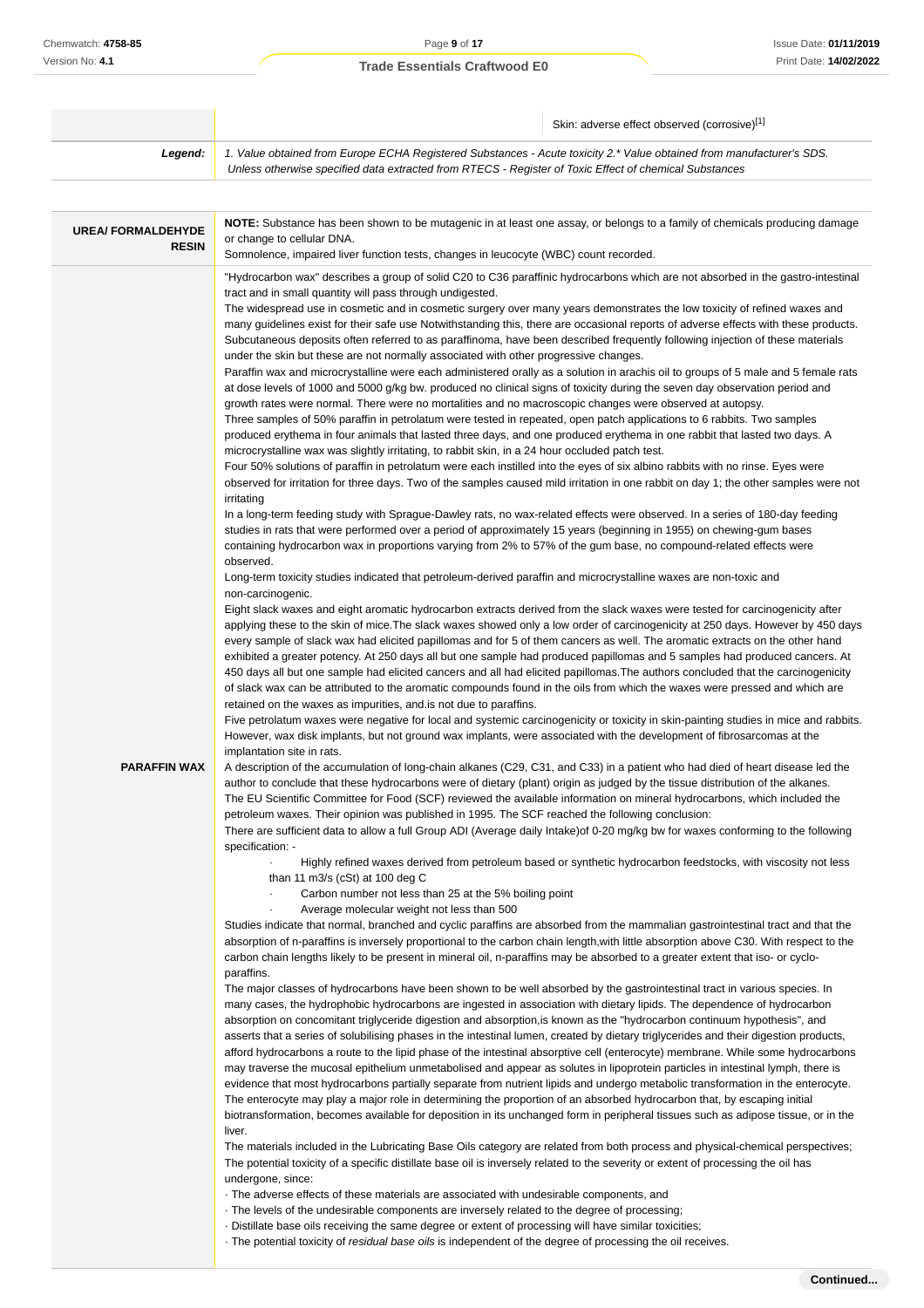· The reproductive and developmental toxicity of the distillate base oils is inversely related to the degree of processing. The degree of refining influences the carcinogenic potential of the oils. Whereas mild acid / earth refining processes are inadequate to substantially reduce the carcinogenic potential of lubricant base oils, hydrotreatment and / or solvent extraction methods can yield oils with no carcinogenic potential.

Unrefined and mildly refined distillate base oils contain the highest levels of undesirable components, have the largest variation of hydrocarbon molecules and have shown the highest potential carcinogenic and mutagenic activities. Highly and severely refined distillate base oils are produced from unrefined and mildly refined oils by removing or transforming undesirable components. In comparison to unrefined and mildly refined base oils, the highly and severely refined distillate base oils have a smaller range of hydrocarbon molecules and have demonstrated very low mammalian toxicity. Mutagenicity and carcinogenicity testing of residual oils has been negative, supporting the belief that these materials lack biologically active components or the

components are largely non-bioavailable due to their molecular size. Toxicity testing has consistently shown that lubricating base oils have low acute toxicities. Numerous tests have shown that a

lubricating base oil s mutagenic and carcinogenic potential correlates with its 3-7 ring polycyclic aromatic compound (PAC) content, and the level of DMSO extractables (e.g. IP346 assay), both characteristics that are directly related to the degree/conditions of processing

Skin irritating is not significant (CONCAWE) based on 14 tests on 10 CASs from the OLBO class (Other Lubricant Base Oils). Each study lasted for 24 hours, a period of time 6 times longer than the duration recommended by the OECD method). Eye irritation is not significant according to experimental data (CONCAWE studies) based on 9 "in vivo" tests on 7 CASs from the

OLBO class(Other Lubricant Base Oils).

Sensitisation: The substance does not cause the sensitization of the respiratory tract or of the skin. (CONCAWE studies based on 14 tests on 11 CASs from the OLBO class(Other Lubricant Base Oils))

Germ cell mutagenicity: The tests performed within the 'in vivo" studies regarding gene mutation at mice micronuclei indicated negative results (CONCAWE studies. AMES tests had negative results in 7 studies performed on 4 CASs from the OLBO class(Other Lubricant Base Oils)).

Reproduction toxicity: Reproduction / development toxicity monitoring according to OECD 421 or 422 methods. CONCAWE tests gave negative results in oral gavage studies. Pre-birth studies regarding toxicity in the unborn foetus development process showed a maternal LOAEL (Lowest Observed Adverse Effect Level) of 125 mg/kg body/day, based on dermal irritation and a NOAEL (No Observable Adverse Effect Level) of 2000 mg/kg body/day, which shows that the substance is not toxic for reproduction.

STOT (toxicity on specific target organs) – repeated exposure: Studies with short term repeated doses (28-day test) on rabbit skin indicated the NOAEL value of 1000 mg/kg. NOAEL for inhalation, local effects > 280 mg/m3 and for systemic effects NOAEL > 980 mg/m3.

Sub-chronic toxicity

90-day study Dermal: NOAEL > 2000 mg/kg (CONCAWE studies).

Repeat dose toxicity:

Oral

NOAEL for heavy paraffinic distillate aromatic extract could not be identified and is less than 125 mg/kg/day when administered orally.

Inhalation

The NOAEL for lung changes associated with oil deposition in the lungs was 220 mg/m3. As no systemic toxicity was observed, the overall NOAEL for systemic effects was > 980 mg/m3.

Dermal

In a 90 day subchronic dermal study, the administration of Light paraffinic distillate solvent extract had an adverse effect on survivability, body weights, organ weights (particularly the liver and thymus), and variety of haematology and serum chemistry parameters in exposed animals. Histopathological changes which were treatment-related were most prominent in the adrenals, bone marrow, kidneys, liver, lymph nodes, skin, stomach, and thymus. Based on the results of this study, the NOAEL for the test material is less than 30 mg/kg/day.

Toxicity to reproduction:

Mineral oil (a white mineral oil) caused no reproductive or developmental toxicity with 1 mL/kg/day (i.e., 1000 mg/kg/day) in an OECD 421 guideline study, but did cause mild to moderate skin irritation. Therefore, the reproductive/developmental NOAEL for this study is =1000 mg/kg/day and no LOAEL was determined.

Developmental toxicity, teratogenicity:

Heavy paraffinic distillate furfural extract produced maternal, reproductive and foetal toxicity. Maternal toxicity was exhibited as vaginal discharge (dose-related), body weight decrease, reduction in thymus weight and increase in liver weight (125 mg/kg/day and higher) and aberrant haematology and serum chemistry (125 and/or 500 mg/kg/day). Evidence of potential reproductive effects was shown by an increased number of dams with resorptions and intrauterine death. Distillate aromatic extract (DAE) was developmentally toxic regardless of exposure duration as indicated by increased resorptions and decreased foetal body weights. Furthermore, when exposures were increased to 1000 mg/kg/day and given only during gestation days 10 through 12, cleft palate and ossification delays were observed. Cleft palate was considered to indicate a potential teratogenic effect of DAE. The following Oil Industry Note (OIN) has been applied: OIN 8 - The classifications as a reproductive toxicant category 2; H361d (Suspected of damaging the unborn child) and specific target organ toxicant category 1; H372 (Causes damage to organs through prolonged or repeated exposure) need not apply if the substance is not classified as carcinogenic Toxicokinetics of lubricant base oils has been examined in rodents. Absorption of other lubricant base oils across the small

intestine is related to carbon chain length; hydrocarbons with smaller chain length are more readily absorbed than hydrocarbons with a longer chain length. The majority of an oral dose of mineral hydrocarbon is not absorbed and is excreted unchanged in the faeces. Distribution of mineral hydrocarbons following absorption has been observed in liver, fat, kidney, brain and spleen. Excretion of absorbed mineral hydrocarbons occurs via the faeces and urine. Based on the pharmacokinetic parameters and disposition profiles, the data indicate inherent strain differences in the total systemic exposure (~4 fold greater systemic dose in F344 vs SD rats), rate of metabolism, and hepatic and lymph node retention of C26H52, which may be associated with the different strain sensitivities to the formation of liver granulomas and MLN histiocytosis.

Highly and Severely Refined Distillate Base Oils

**Acute toxicity:** Multiple studies of the acute toxicity of highly & severely refined base oils have been reported. Irrespective of the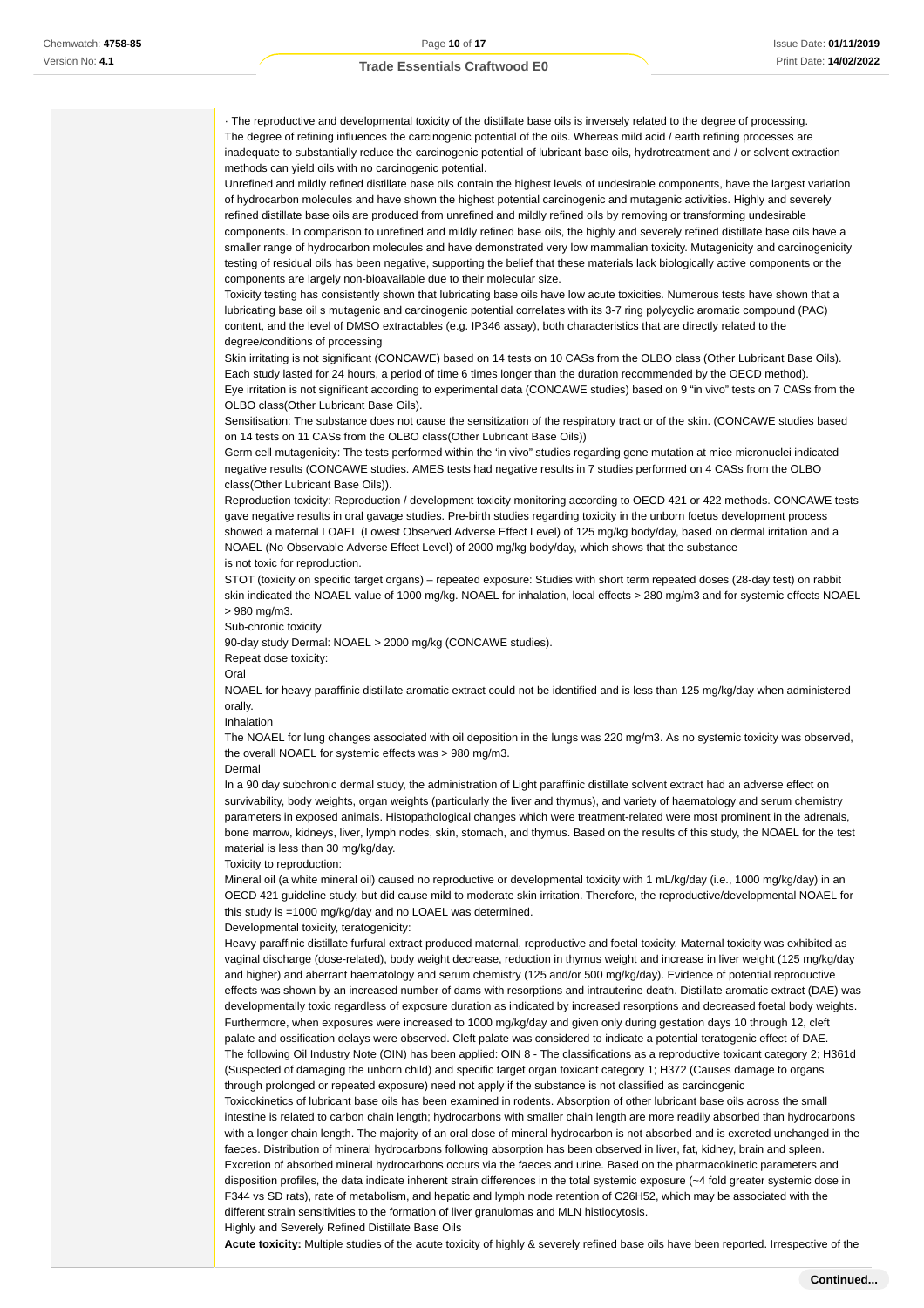crude source or the method or extent of processing, the oral LD50s have been observed to be >5 g/kg (bw) and the dermal LD50s have ranged from >2 to >5g/kg (bw). The LC50 for inhalation toxicity ranged from 2.18 mg/l to> 4 mg/l. When tested for skin and eye irritation, the materials have been reported as "non-irritating" to "moderately irritating" Testing in guinea pigs for sensitization has been negative

**Repeat dose toxicity: .** Several studies have been conducted with these oils**. T**he weight of evidence from all available data on highly & severely refined base oils support the presumption that a distillate base oil s toxicity is inversely related to the degree of processing it receives. Adverse effects have been reported with even the most severely refined white oils - these appear to depend on animal species and/ or the peculiarities of the study.

- The granulomatous lesions induced by the oral administration of white oils are essentially foreign body responses. The lesions occur only in rats, of which the Fischer 344 strain is particularly sensitive,
- The testicular effects seen in rabbits after dermal administration of a highly to severely refined base oil were unique to a single study and may have been related to stress induced by skin irritation, and
- The accumulation of foamy macrophages in the alveolar spaces of rats exposed repeatedly via inhalation to high levels of highly to severely refined base oils is not unique to these oils, but would be seen after exposure to many water insoluble materials.

**Reproductive and developmental toxicity:** A highly refined base oil was used as the vehicle control in a one-generation reproduction study. The study was conducted according to the OECD Test Guideline 421. There was no effect on fertility and mating indices in either males or females. At necropsy, there were no consistent findings and organ weights and histopathology were considered normal by the study s authors.

A single generation study in which a white mineral oil (a food/ drug grade severely refined base oil) was used as a vehicle control is reported. Two separate groups of pregnant rats were administered 5 ml/kg (bw)/day of the base oil via gavage, on days 6 through 19 of gestation. In one of the two base oil dose groups, three malformed foetuses were found among three litters The study authors considered these malformations to be minor and within the normal ranges for the strain of rat. **Genotoxicity**:

In vitro (mutagenicity): Several studies have reported the results of testing different base oils for mutagenicity using a modified Ames assay Base oils with no or low concentrations of 3-7 ring PACs had low mutagenicity indices.

In vivo (chromosomal aberrations): A total of seven base stocks were tested in male and female Sprague-Dawley rats using a bone marrow cytogenetics assay. The test materials were administered via gavage at dose levels ranging from 500 to 5000 mg/kg (bw). Dosing occurred for either a single day or for five consecutive days. None of the base oils produced a significant increase in aberrant cells.

**Carcinogenicity:** Highly & severely refined base oils are not carcinogens, when given either orally or dermally. Tumorigenic in rats

Allergic reactions which develop in the respiratory passages as bronchial asthma or rhinoconjunctivitis, are mostly the result of reactions of the allergen with specific antibodies of the IgE class and belong in their reaction rates to the manifestation of the immediate type. In addition to the allergen-specific potential for causing respiratory sensitisation, the amount of the allergen, the exposure period and the genetically determined disposition of the exposed person are likely to be decisive. Factors which increase the sensitivity of the mucosa may play a role in predisposing a person to allergy. They may be genetically determined or acquired, for example, during infections or exposure to irritant substances. Immunologically the low molecular weight substances become complete allergens in the organism either by binding to peptides or proteins (haptens) or after metabolism (prohaptens). Particular attention is drawn to so-called atopic diathesis which is characterised by an increased susceptibility to allergic rhinitis, allergic bronchial asthma and atopic eczema (neurodermatitis) which is associated with increased IgE synthesis. Exogenous allergic alveolitis is induced essentially by allergen specific immune-complexes of the IgG type; cell-mediated reactions (T lymphocytes) may be involved. Such allergy is of the delayed type with onset up to four hours following exposure. No significant acute toxicological data identified in literature search.

For wood dusts:

Wood dusts may cause respiratory symptoms including sensitisation and diminished respiratory function and may also be carcinogenic.

OSHA has determined that the health evidence for the toxicity of wood dust cannot be separately distinguished for soft wood and hard wood. A final OSHA ruling however establishes an 8-hour TWA PEL of 2.5 mg/m3 for Western red cedar wood dust, based on its widely recognized ability to cause immune-system-mediated allergic sensitization. Evidence in the record demonstrates the seriousness of this effect.

**WOOD DUST SOFTWOOD**

Wood dust is defined as any wood particles arising from the processing or handling of woods. Hard woods derive from the deciduous broad-leaved flowering species of trees, and soft woods include the coniferous species that do not shed their leaves in the winter. The distinction between hard woods and soft woods is purely botanical. Many so-called "softwoods" are actually hard (i.e., Douglas fir as a softwood is harder than the hardwood birch) and one of the softest woods in existence (balsa) is botanically a hardwood.

Some commentators were of the opinion that many other woods, such as Douglas fir, pine, red and white oak, redwood, walnut, spruce, boxwood, cocobolo, teak, mahogany, and others, should also be designated by OSHA as allergenic in this rulemaking. However, OSHA finds that "it is unlikely that species other than WRC are responsible for large numbers of cases of respiratory allergies".

Other commonly used woods such as oak, birch, redwood, pine, teak, alder, and hemlock, produce pulmonary effects that are less well described than the asthma responses to Western red cedar.

OSHA is establishing a PEL of 5 mg/m3 as an 8-hour TWA and 10 mg/m3 as a 15-minute STEL for hard and soft wood dust, with the exception of Western red cedar. OSHA concludes that promulgation of these exposure limits will substantially reduce the significant risk of material impairment in the form of pulmonary dysfunction (including changes in peak flow, interference with mucociliary clearance, respiratory symptoms, and chronic effects) that is associated with exposure to wood dust at the higher levels that would be permitted in the absence of any limit.

**Carcinogenicity** The association between occupational exposure to wood dust and various forms of cancer has been explored in many studies and in many countries. In 1987, the International Agency for Research on Cancer (IARC) classified furniture manufacturing in Category I (confirmed human carcinogen) and carpentry in Category 2B (suspected human carcinogen). IARC concludes that there is sufficient evidence in humans for the carcinogenicity of wood dust. (Group 1) Wood dust causes cancer of the nasal cavity and paranasal sinuses and of the nasopharynx. IARC also concludes that there is inadequate evidence in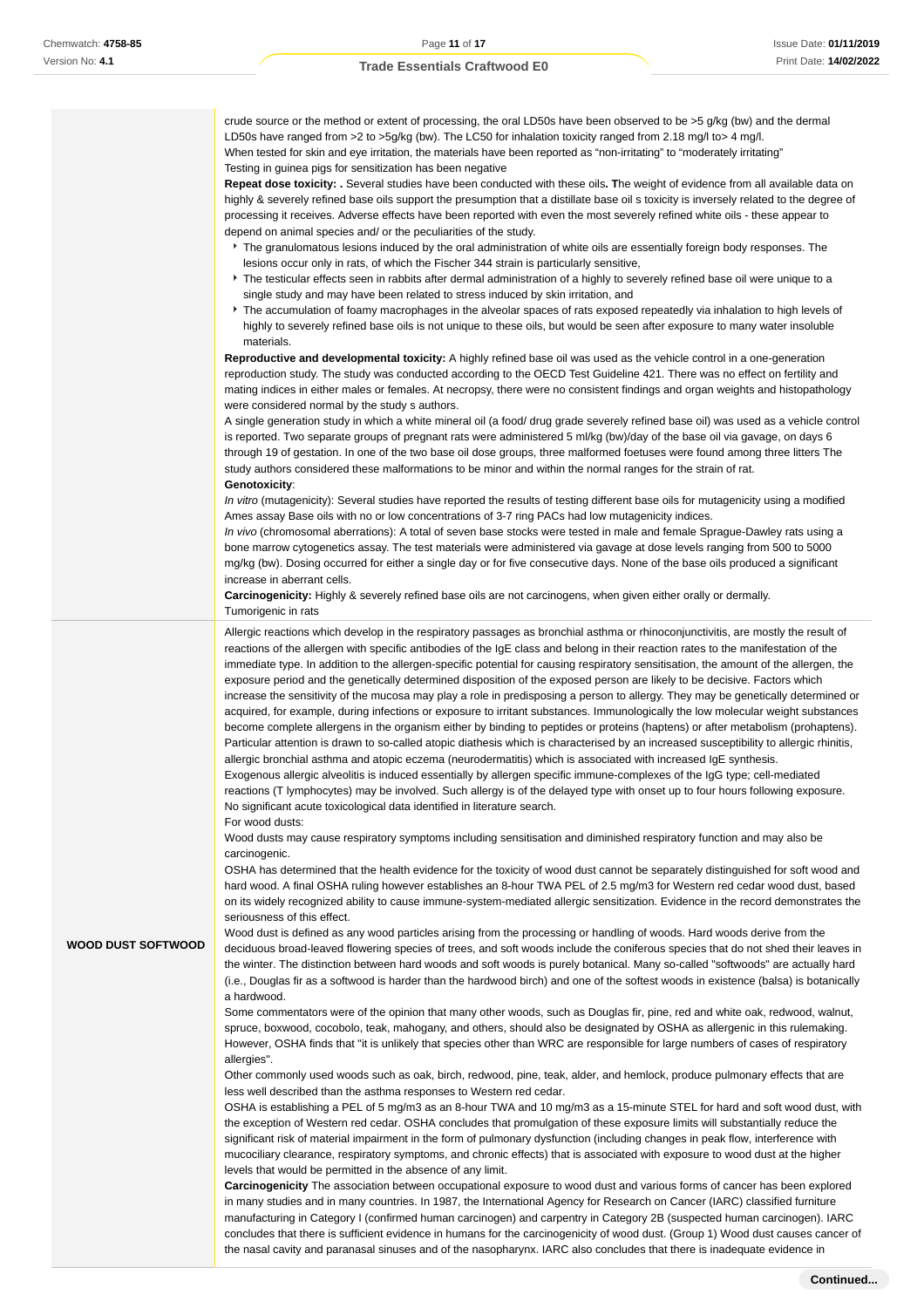experimental animals for the carcinogenicity of wood dust.

In 1998, IARC issued the results of its detailed analyses of the combined results from 17 studies of nasal cancers and wood dust exposures. These analyses supported IARC s earlier conclusions and led to the following findings:

• Excess sino-nasal cancers were seen primarily in studies of European furniture makers

• The degree of risk was increased in workers with the highest level and length of exposure

• Observed risk levels were lower in studies of U.S. populations, possibly due to differences in the types of exposures that had occurred (e.g., exposures to different types of wood).

Based on its analyses, IARC has concluded that wood dust may cause "adenocarcinomas of the nasal cavities and paranasal sinuses". This is a specific type of cancer in a specific region in the respiratory tract. IARC did not find sufficient evidence to associate wood dust exposure with other types of cancer of the nasal cavities (e.g., squamous cell carcinomas) or cancers in other parts of the body, such as the oropharynyx, hypopharynx, lung, lymphatic and haematopoietic systems, stomach, colon or rectum.

Dust particles may act as carriers for genotoxic agents. Chromium compounds are often present in oak and beech dusts as they are frequently used in the wood-processing industry, particularly as potassium dichromate in stains as well as fixing agents in wood preservatives. Stained furniture is made largely from oak and beech as they contain enough tannic acid to allow for chemical staining Direct genotoxic effects of wood dust extracts were summarized by IARC (1995).

Dust particles may act as carriers for genotoxic agents. Chromium compounds are often present in oak and beech dusts as they are frequently used in the wood-processing industry, particularly as potassium dichromate in stains as well as fixing agents in wood preservatives.

Stained furniture is made largely from oak and beech as they contain enough tannic acid to allow for chemical staining. Direct genotoxic effects of wood dust extracts were summarized by IARC (1995). Dust particles may act as carriers for genotoxic agents. Chromium compounds are often present in oak and beech dusts as they are frequently used in the wood-processing industry, particularly as potassium dichromate in stains as well as fixing agents in wood preservatives.

Exposure to hexavalent chromium has been associated with the development of sinonasal cancers.

NIOSH (Ex. 8-47) considers both hard and soft wood dust to be potentially carcinogenic in humans; for soft wood dust, NIOSH recommends a separate 6(b) rulemaking (Ex. 8-47, Table N6B). NIOSH concurred, however, with the proposed PEL of 1 mg/m3 TWA for hard wood dust.

Several chemicals were isolated from wood extracts, but only quercetin and delta-3 -carene were shown to be mutagenic (IARC, 1995)

Summary of evidence for nasal and sinus cavity cancers. NIOSH (1987a/Ex. 1-1005) concluded that the literature clearly demonstrates an association between occupational wood dust exposure and nasal cancer. English studies first identified this link by showing a 10- to 20-times-greater incidence of nasal adenocarcinoma among woodworkers in the furniture industry than among other woodworkers and 100 times greater than in the general population. In the United States, three studies have reported a fourfold risk of nasal cancer or adenocarcinoma in furniture workers, and another study noted a similar relationship between nasal cancer and wood dust exposure. One other study failed to find such an association for furniture workers, but did find an increase among logging and timber industry workers.

The association between lung cancer and occupational wood dust exposure is inconclusive, although several epidemiological studies have reported increases in lung cancer among wood-dust-exposed workers. A significant excess of malignant tumours of the bronchus and lung in carpenters and joiners. Only construction workers showed a statistically significant increase in lung cancer rate.

Although the data are conflicting, several epidemiological studies of U.S. workers do report increases in the incidence of Hodgkin's disease among woodworkers. This excess is particularly apparent among carpenters.

Data on the relationship between occupational exposure to wood dust and the development of cancers other than nasal, Hodgkin's disease, or lung cancers are insufficient and inconclusive.

Copper chrome arsenic (CCA) is used widely to treat timber in both industrial and domestic situations. CCA is a water-borne preservative and contains copper, chromium and arsenic salts dissolved in water. Exposure to CCA is considered a potential health risk mainly because some arsenic and chromium compounds are known to cause cancer. It is recommended practice that freshly treated timber is stored at the treatment plant for at least two weeks (and up to 6 weeks) to ensure fixation and surface drying of the CCA. Timber for domestic or playground use should also be surface washed prior to distribution.

Exposure to wood dust has long been associated with a variety of adverse health effects, including dermatitis, allergic respiratory effects, mucosal and non-allergic respiratory effects, and cancer. The toxicity data in animals are limited, particularly with regard to exposure to wood dust alone; there are, however, a large number of studies in humans. There are a large number of case reports, epidemiological studies, and other data on the health effects of wood dust exposure in humans. Dermatitis caused by exposure to wood dusts is common, and can be caused either by chemical irritation, sensitization (allergic reaction), or both of these together. As many as 300 species of trees have been implicated in wood-caused dermatitis.

Allergic respiratory responses are mediated by the immune system, as is also the case with allergic dermatitis. Asthma is the most common response to wood dust exposure, and the allergic nature of such reactions has been demonstrated by the presence of IgE antibodies and positive skin reactions on patch testing. The best-studied of the allergic reactions to wood dust is Western red cedar (WRC) asthma; it is estimated that 5 percent of the workers handling this species are allergic to it. The symptoms of sensitization are redness, scaling, and itching, which may progress to vesicular dermatitis and, after repeated exposures, to chronic dermatitis. The parts of the body most often affected are the hands, forearms, eyelids, face, neck, and genitals. This form of dermatitis generally appears after a few days or weeks of contact.

The chemicals associated with allergic reactions are generally found in the inner parts of a tree, e.g., the heartwood, and the workers most prone to these reactions are those involved in secondary wood processing (e.g., carpenters, joiners, and finishers). Cereal flours are used in the wood industry to improve the quality of the glues necessary to produce veneer panels and are a potential source of sensitising substances. Cereal alpha-amylase inhibitors have been previously described as important occupational allergens responsible for baker's asthma. IgE proteins belong to the cereal alpha-amylase inhibitor family have been identified in the sera of several wood workers.

Exposure to microorganisms that grow on wood can also cause potential health effects. Endotoxins from bacteria and allergenic fungi growing on wood are the main biohazards found in wood processing workplaces. Exposure to these biohazards can cause adverse health effects such as organic dust toxic syndrome (ODTS), bronchitis, asthma, extrinsic allergic alveolitis (EAA), and mucous membrane irritation. The fungi predominantly associated with EAA and ODTS are dry spored species such as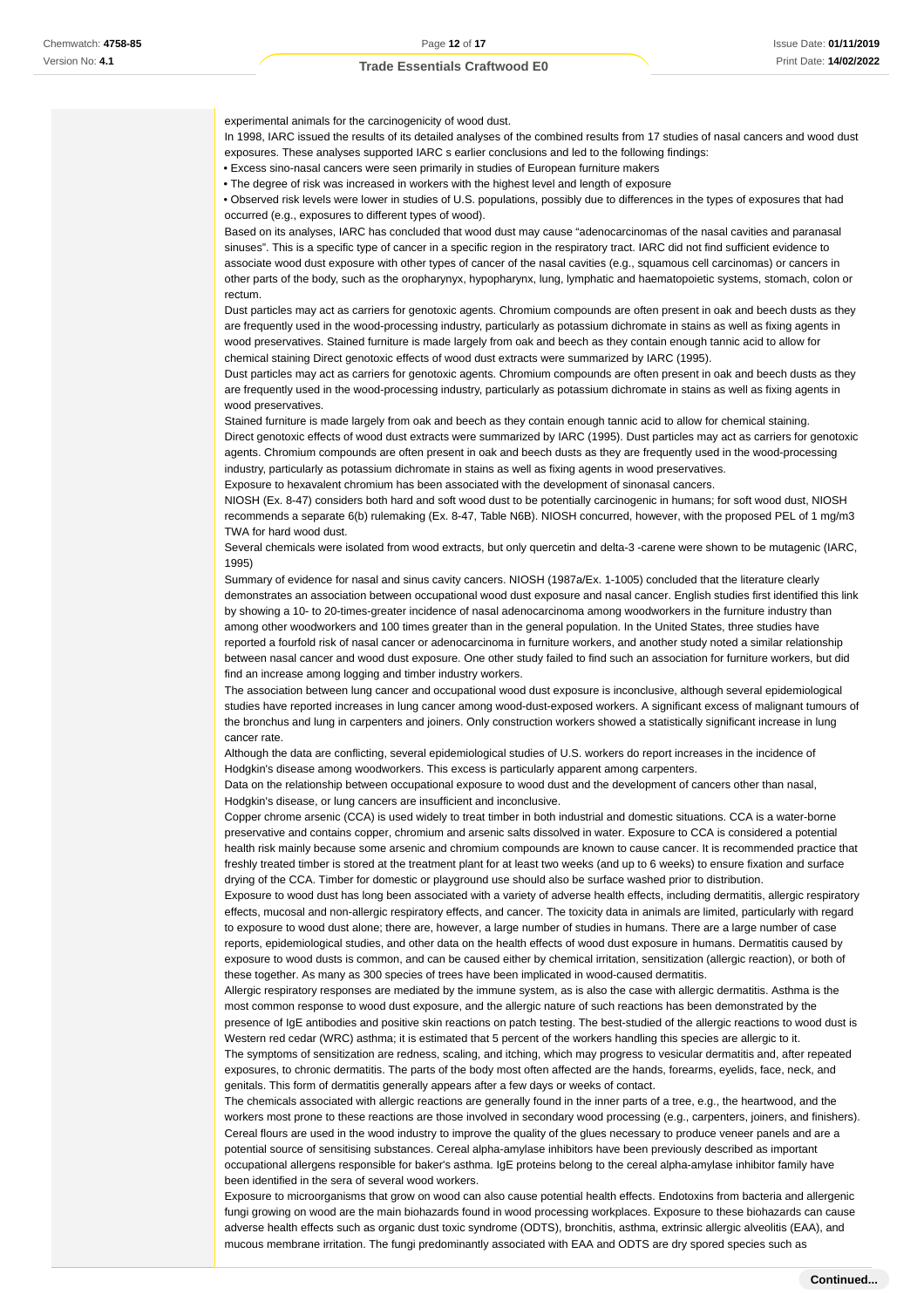#### Aspergillus and Penicillium.

A large number of studies have demonstrated that occupational exposure to wood dust causes both statistically significant and non-significant increases in respiratory symptoms at exposure levels as low as 2 mg/m3. These symptoms range from irritation to bleeding, wheezing, sinusitis, and prolonged colds. In addition, chronic wood dust exposure causes mucociliary stasis (i.e., the absence of effective clearance) in the nose and, in some workers, also causes changes in the nasal mucosa. Several studies have demonstrated decreased pulmonary function among wood-dust-exposed workers, although other studies have not confirmed these findings. One study relates exposure level to ventilatory function. In that study, exposure to concentrations of 2 mg/m3 of WRC dust caused significant decreases in forced vital capacity and forced expiratory volume. Exposures to concentrations above 3 mg/m3 produced eye irritation.

Mucosal and non-allergic respiratory effects have also been demonstrated. These changes include nasal dryness, irritation, bleeding, and obstruction; coughing, wheezing, and sneezing; sinusitis; and prolonged colds. These symptoms have been observed even at wood dust concentrations below 4 mg/m3. Workers (carpenters, sawmill workers, woodworkers) exposed from 3 to 24 years to the dust of several different hard woods showed radiologic evidence of pulmonary abnormalities. In all of these workers, mucociliary movement was markedly depressed, leading these authors to conclude that exposure to wood dust in the furniture industry for 10 years or more can impair mucociliary clearance. A respiratory survey in pulp and paper mill workers showed that workers exposed to wood dust at a mean total dust concentration of 0.5 mg/m3 had a slight but statistically significant decrease in pulmonary function values compared with controls. The authors concluded that the chemical preservatives used to treat the wood could also have been responsible for these adverse effects.

A further study found that exposure to higher (10+ mg-years/m3), as compared with lower (0 to 2 mg-years/m3), dust concentrations was associated with a statistically significant and higher incidence of decreased pulmonary function. However, dose-response effects were observed only for soft wood (i.e., pine) dusts. Yet another study found no correlation between years of exposure to pine wood dust and pulmonary function.

A study of Italian woodworkers showed that the number of wood-dust-exposed workers who had developed anosmia (loss of smell) was significantly higher than in a control group of non-exposed workers. This confirmed was confirmed in other workers exposed to hardwood dusts.

Exposure to wood dust can cause chronic obstructive lung disease. Exposure to saw fumes containing terpenes, which is a constituent of wood, also causes chronic obstructive impairment in lung function.

Medium density fibre boards (MDF) is widely used in the joinery and furniture industry as well as in building and housing construction. The major constituents of MDF particle boards are pulverised softwood and urea-formaldehyde resin, both of which are recognised as potential health hazards in the working environment. MDF produces very fine dust during processing and the dust particles act as a carrier of absorbed formaldehyde to the lower airways of the lungs. Wood dust and formaldehyde together have been reported to cause respiratory irritation with symptoms of dryness of the throat, rhinitis and eye irritation as well as occupational skin disease.

Groups of male guinea pigs were injected intratracheally with suspensions containing 75 mg of sheesham or mango wood dust or of hemp or bagasse fibers, or 20 mg of jute fiber. Lung examination revealed that, at 90 days, Grade I fibrosis of the lungs had occurred in the guinea pigs injected with mango or jute, while those treated with sheesham or hemp had developed Grade II pulmonary fibrosis.

In another experiment involving guinea pigs, animals were exposed by inhalation to average respirable dust concentrations of 1143 mg/m3 for 30 minutes/day, 5 days/week for 24 weeks. Histopathological examination showed lung changes, described as moderate to severe, in all exposed guinea pigs. The changes seen included an increase in septal connective tissue components and aggregation of lymphocytes; however, no pulmonary fibrosis or extensive destruction of the parenchymal tissue occurred. The study concluded that exposure to fir bark dust may cause inflammatory changes in the lung.

Two studies examined the effect of exposing Syrian golden hamsters to beech wood dust by inhalation, with or without concurrent administration of the known carcinogen diethylnitrosamine (DEN).

In Study I was given the DEN doses only (positive control), and the fourth group was given no exposure at all (negative control). Four hamsters exposed to wood dust and DEN exhibited squamous cell papillomas of the trachea, as did three animals in the positive control group and one in the negative control group. No differences in organs other than the respiratory organs were seen between the treated and control groups.

In Study II, there were 24 animals in each of four groups. Two groups of animals were exposed to fresh beech wood dust at a mean total dust concentration of 30 mg/m3 for six hours/day, five days/week for 40 weeks. All DEN-exposed hamsters had nasal lesions ranging from hyperplasias and dysplasias to papillomas. In addition, half of all DEN-exposed hamsters developed nasal adenocarcinomas, whether or not they had also been exposed to wood dust. Half of the DEN-exposed animals also had papillomas of the larynx and trachea. In the wood-dust-exposure-only group, two of the animals had nasal lesions, one of which was an unclassifiable malignant nasal tumor and the other of which consisted of focal metaplasia with mild dysplasia. The study concluded that exposure to wood dust did not increase the tumour incidence in DEN-exposed animals but did affect the respiratory tract of all exposed animals.

WARNING: Inhalation of wood dust by workers in the furniture and cabinet making industry has been related to nasal cancer [ I.L.O. Encyclopedia] Use control measures to limit all exposures.

The material may produce severe irritation to the eye causing pronounced inflammation. Repeated or prolonged exposure to irritants may produce conjunctivitis.

The material may produce severe skin irritation after prolonged or repeated exposure, and may produce a contact dermatitis (nonallergic). This form of dermatitis is often characterised by skin redness (erythema) thickening of the epidermis. Histologically there may be intercellular oedema of the spongy layer (spongiosis) and intracellular oedema of the epidermis. Prolonged contact is unlikely, given the severity of response, but repeated exposures may produce severe ulceration.

#### **FORMALDEHYDE.**

Asthma-like symptoms may continue for months or even years after exposure to the material ceases. This may be due to a non-allergenic condition known as reactive airways dysfunction syndrome (RADS) which can occur following exposure to high levels of highly irritating compound. Key criteria for the diagnosis of RADS include the absence of preceding respiratory disease, in a non-atopic individual, with abrupt onset of persistent asthma-like symptoms within minutes to hours of a documented exposure to the irritant. A reversible airflow pattern, on spirometry, with the presence of moderate to severe bronchial hyperreactivity on methacholine challenge testing and the lack of minimal lymphocytic inflammation, without eosinophilia, have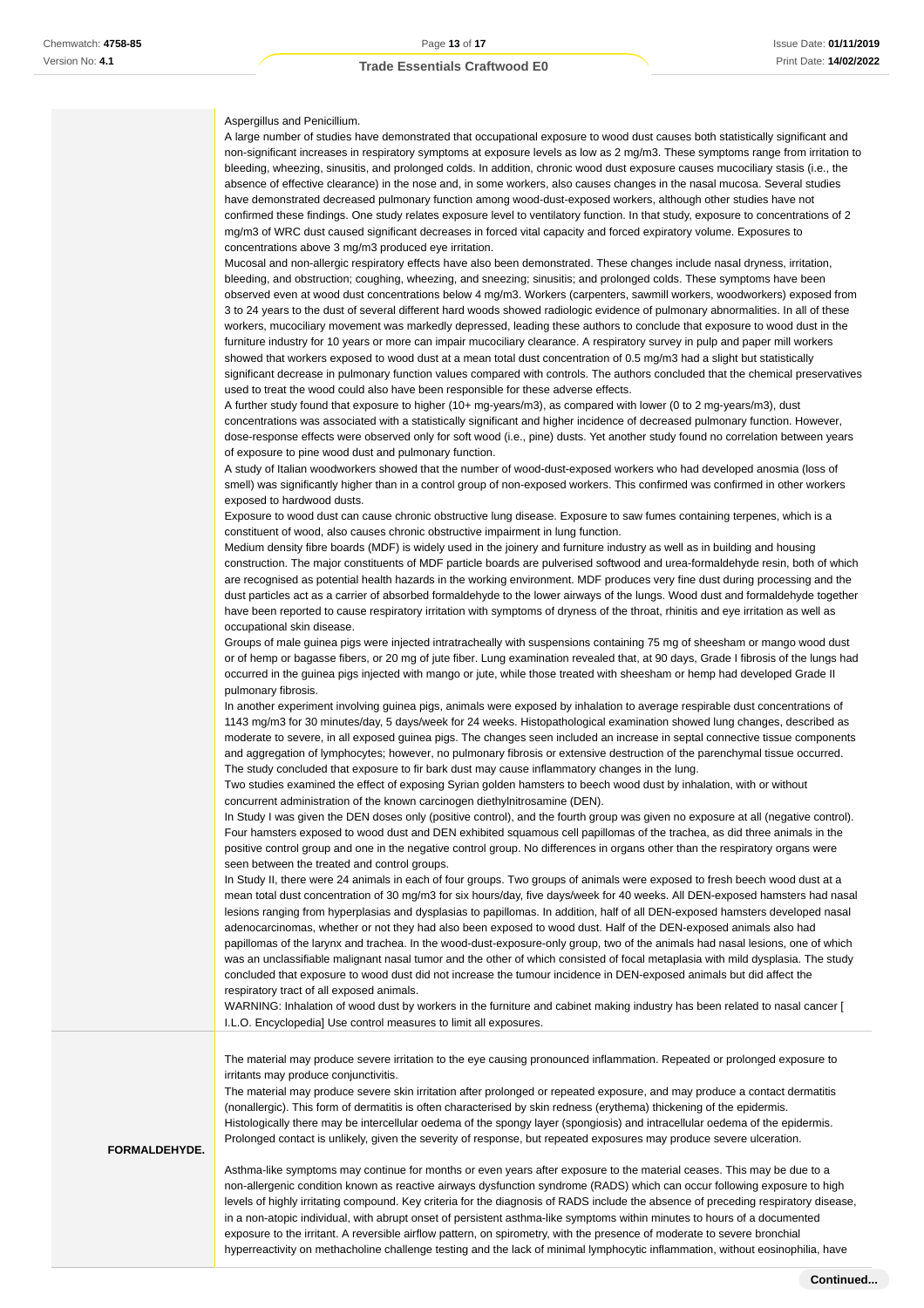also been included in the criteria for diagnosis of RADS. RADS (or asthma) following an irritating inhalation is an infrequent disorder with rates related to the concentration of and duration of exposure to the irritating substance. Industrial bronchitis, on the other hand, is a disorder that occurs as result of exposure due to high concentrations of irritating substance (often particulate in nature) and is completely reversible after exposure ceases. The disorder is characterised by dyspnea, cough and mucus production. **WARNING:** This substance has been classified by the IARC as Group 1: **CARCINOGENIC TO HUMANS**. Tenth Annual Report on Carcinogens: Substance anticipated to be Carcinogen [National Toxicology Program: U.S. Dep. of Health & Human Services 2002] **UREA/ FORMALDEHYDE RESIN & FORMALDEHYDE.** The following information refers to contact allergens as a group and may not be specific to this product. Contact allergies quickly manifest themselves as contact eczema, more rarely as urticaria or Quincke's oedema. The pathogenesis of contact eczema involves a cell-mediated (T lymphocytes) immune reaction of the delayed type. Other allergic skin reactions, e.g. contact urticaria, involve antibody-mediated immune reactions. The significance of the contact allergen is not simply determined by its sensitisation potential: the distribution of the substance and the opportunities for contact with it are equally important. A weakly sensitising substance which is widely distributed can be a more important allergen than one with stronger sensitising potential with which few individuals come into contact. From a clinical point of view, substances are noteworthy if they produce an allergic test reaction in more than 1% of the persons tested. **Acute Toxicity Carcinogenicity**

| <b>Acute Toxicity</b>                | ×            | Carcinogenicity                 | × |
|--------------------------------------|--------------|---------------------------------|---|
| <b>Skin Irritation/Corrosion</b>     | $\checkmark$ | Reproductivity                  | × |
| Serious Eye<br>Damage/Irritation     | v            | <b>STOT - Single Exposure</b>   | × |
| Respiratory or Skin<br>sensitisation | ×            | <b>STOT - Repeated Exposure</b> | × |
| <b>Mutagenicity</b>                  | ×            | <b>Aspiration Hazard</b>        | × |
|                                      |              |                                 |   |

**Legend:** – Data either not available or does not fill the criteria for classification  $\blacktriangleright$  – Data available to make classification

#### **SECTION 12 Ecological information**

#### **Toxicity**

|                                                | <b>Endpoint</b>         | <b>Test Duration (hr)</b> | <b>Species</b>                |       | Value            | <b>Source</b>    |
|------------------------------------------------|-------------------------|---------------------------|-------------------------------|-------|------------------|------------------|
| <b>Trade Essentials</b><br><b>Craftwood E0</b> | <b>Not</b><br>Available | Not Available             | Not Available                 |       | Not<br>Available | Not<br>Available |
|                                                | <b>Endpoint</b>         | <b>Test Duration (hr)</b> | <b>Species</b>                |       | Value            | <b>Source</b>    |
| urea/ formaldehyde resin                       | <b>Not</b><br>Available | Not Available             | Not Available                 |       | Not<br>Available | Not<br>Available |
|                                                | Endpoint                | <b>Test Duration (hr)</b> | <b>Species</b>                |       | Value            | <b>Source</b>    |
| paraffin wax                                   | <b>Not</b><br>Available | Not Available             | Not Available                 |       | Not<br>Available | Not<br>Available |
| wood dust softwood                             | <b>Endpoint</b>         | <b>Test Duration (hr)</b> | <b>Species</b>                |       | Value            | <b>Source</b>    |
|                                                | <b>Not</b><br>Available | Not Available             | Not Available                 |       | Not<br>Available | Not<br>Available |
|                                                | <b>Endpoint</b>         | <b>Test Duration (hr)</b> | <b>Species</b>                | Value |                  | <b>Source</b>    |
|                                                | NOEC(ECx)               | 96h                       | Algae or other aquatic plants |       | $0.005$ mg/l     | 4                |
| formaldehyde.                                  | LC50                    | 96h                       | Fish                          |       | 1.607mg/L        | 4                |
|                                                | <b>EC50</b>             | 72h                       | Algae or other aquatic plants |       | 1.034-1.984mg/l  | 4                |
|                                                | EC50                    | 48h                       | Crustacea                     |       | $3.26$ mg/l      | 4                |
|                                                | EC50                    | 96h                       | Algae or other aquatic plants |       | 0.375-0.579mg/l  | 4                |

4. US EPA, Ecotox database - Aquatic Toxicity Data 5. ECETOC Aquatic Hazard Assessment Data 6. NITE (Japan) - Bioconcentration Data 7. METI (Japan) - Bioconcentration Data 8. Vendor Data

**DO NOT** discharge into sewer or waterways.

#### **Persistence and degradability**

**Ingredient Persistence: Water/Soil Persistence: Air**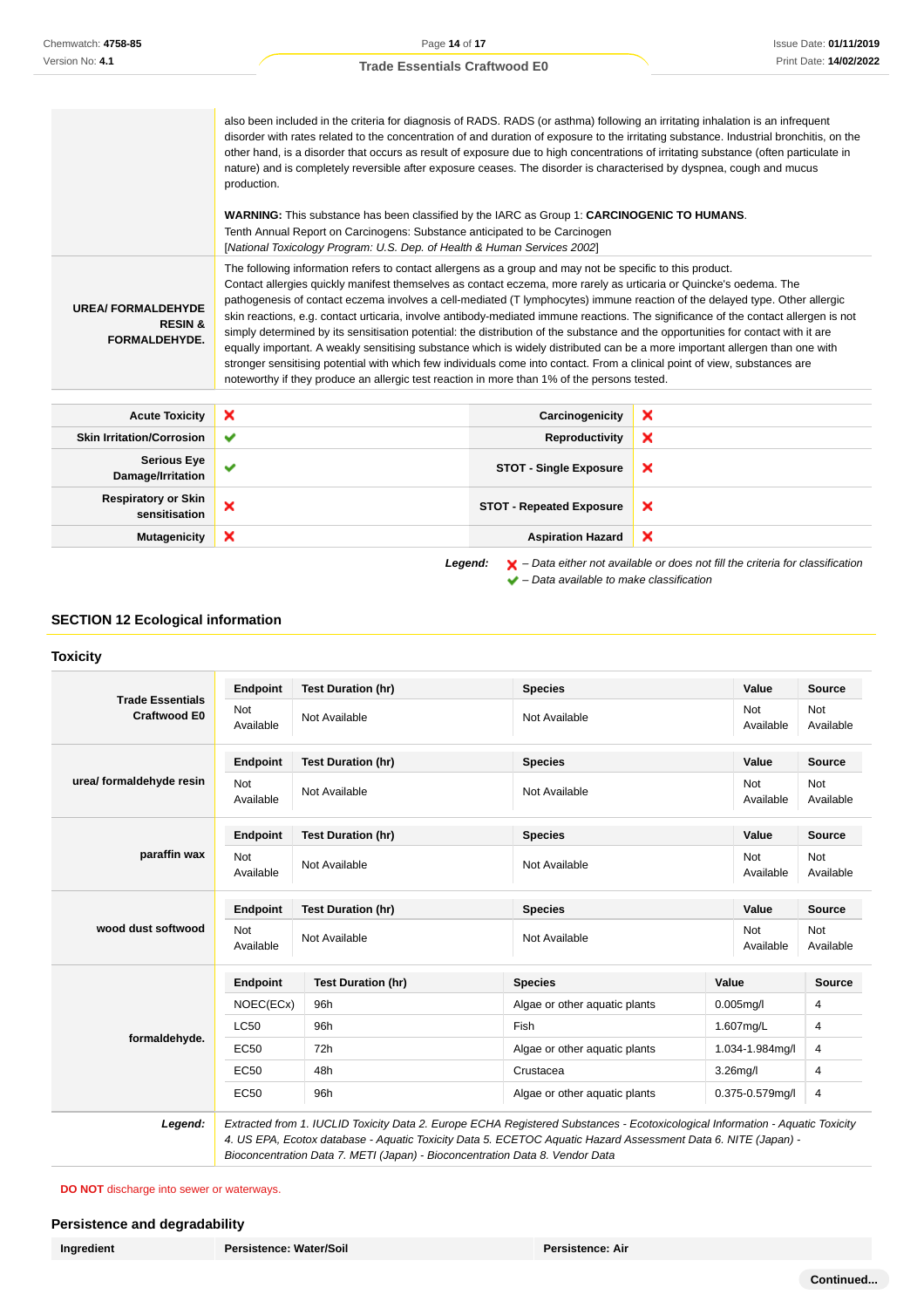| Ingredient               | <b>Persistence: Water/Soil</b> | Persistence: Air              |
|--------------------------|--------------------------------|-------------------------------|
| urea/ formaldehyde resin | LOW                            | <b>LOW</b>                    |
| formaldehyde.            | LOW (Half-life $= 14$ days)    | LOW (Half-life $= 2.97$ days) |

#### **Bioaccumulative potential**

| Ingredient               | <b>Bioaccumulation</b>    |
|--------------------------|---------------------------|
| urea/ formaldehyde resin | LOW (LogKOW = $-3.4014$ ) |
| formaldehyde.            | LOW (LogKOW = $0.35$ )    |

#### **Mobility in soil**

| Ingredient               | <b>Mobility</b>  |
|--------------------------|------------------|
| urea/ formaldehyde resin | $HIGH (KOC = 1)$ |
| formaldehyde.            | $HIGH (KOC = 1)$ |

#### **SECTION 13 Disposal considerations**

| Waste treatment methods    |                                                                                                                              |  |
|----------------------------|------------------------------------------------------------------------------------------------------------------------------|--|
| <b>Product / Packaging</b> | Recycle wherever possible or consult manufacturer for recycling options.<br>Consult State Land Waste Authority for disposal. |  |
| disposal                   | Bury or incinerate residue at an approved site.                                                                              |  |
|                            | Recycle containers if possible, or dispose of in an authorised landfill.                                                     |  |

#### **SECTION 14 Transport information**

#### **Labels Required**

| $\mathbf{A}$ . | <b>NO</b> |
|----------------|-----------|
| .              | . I       |
| . .            | ٦v        |

#### **Land transport (ADG): NOT REGULATED FOR TRANSPORT OF DANGEROUS GOODS**

## **Air transport (ICAO-IATA / DGR): NOT REGULATED FOR TRANSPORT OF DANGEROUS GOODS**

## **Sea transport (IMDG-Code / GGVSee): NOT REGULATED FOR TRANSPORT OF DANGEROUS GOODS**

## **Transport in bulk according to Annex II of MARPOL and the IBC code**

Not Applicable

#### **Transport in bulk in accordance with MARPOL Annex V and the IMSBC Code**

| <b>Product name</b>      | Group         |
|--------------------------|---------------|
| urea/ formaldehyde resin | Not Available |
| paraffin wax             | Not Available |
| wood dust softwood       | Not Available |
| formaldehyde.            | Not Available |

#### **Transport in bulk in accordance with the ICG Code**

| <b>Product name</b>      | <b>Ship Type</b> |
|--------------------------|------------------|
| urea/ formaldehyde resin | Not Available    |
| paraffin wax             | Not Available    |
| wood dust softwood       | Not Available    |
| formaldehyde.            | Not Available    |

#### **SECTION 15 Regulatory information**

**Safety, health and environmental regulations / legislation specific for the substance or mixture**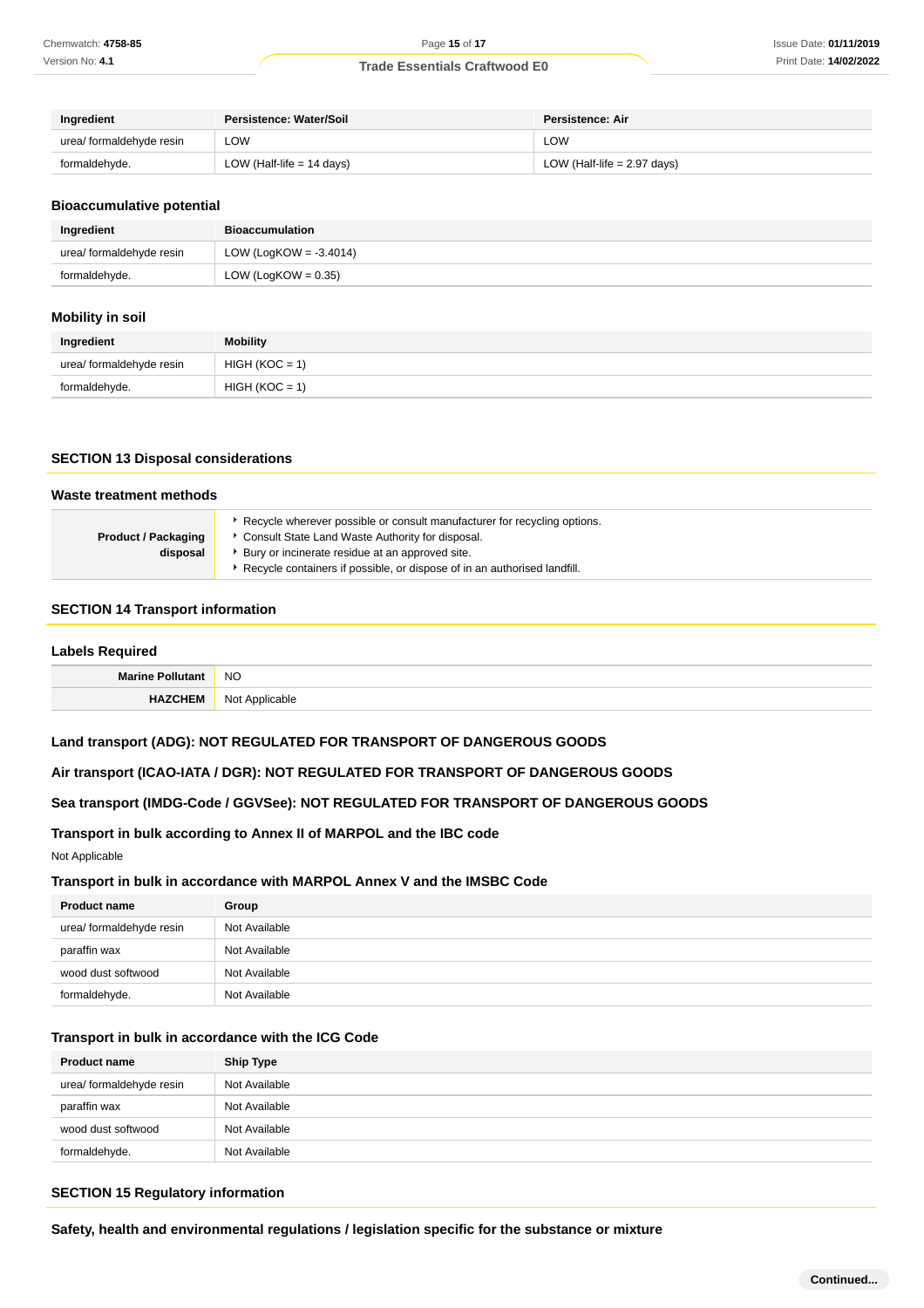| ureal formaldehyde resin is found on the following regulatory lists                                          |  |
|--------------------------------------------------------------------------------------------------------------|--|
| Australian Inventory of Industrial Chemicals (AIIC)                                                          |  |
| paraffin wax is found on the following regulatory lists                                                      |  |
| Australian Inventory of Industrial Chemicals (AIIC)                                                          |  |
|                                                                                                              |  |
| wood dust softwood is found on the following regulatory lists                                                |  |
| Not Applicable                                                                                               |  |
| formaldehyde. is found on the following regulatory lists                                                     |  |
|                                                                                                              |  |
| Australia Hazardous Chemical Information System (HCIS) - Hazardous                                           |  |
| Chemicals                                                                                                    |  |
| Australia Standard for the Uniform Scheduling of Medicines and Poisons<br>(SUSMP) - Schedule 10 / Appendix C |  |
|                                                                                                              |  |
| (SUSMP) - Schedule 2                                                                                         |  |

Australian Inventory of Industrial Chemicals (AIIC)

#### **National Inventory Status**

| <b>National Inventory</b>                          | <b>Status</b>                                                                                                                                                                                        |  |  |
|----------------------------------------------------|------------------------------------------------------------------------------------------------------------------------------------------------------------------------------------------------------|--|--|
| Australia - AIIC / Australia<br>Non-Industrial Use | Yes                                                                                                                                                                                                  |  |  |
| Canada - DSL                                       | Yes                                                                                                                                                                                                  |  |  |
| Canada - NDSL                                      | No (urea/ formaldehyde resin; paraffin wax; formaldehyde.)                                                                                                                                           |  |  |
| China - IECSC                                      | No (urea/ formaldehyde resin)                                                                                                                                                                        |  |  |
| Europe - EINEC / ELINCS /<br><b>NLP</b>            | No (urea/ formaldehyde resin)                                                                                                                                                                        |  |  |
| Japan - ENCS                                       | Yes                                                                                                                                                                                                  |  |  |
| Korea - KECI                                       | Yes                                                                                                                                                                                                  |  |  |
| New Zealand - NZIoC                                | Yes                                                                                                                                                                                                  |  |  |
| Philippines - PICCS                                | Yes                                                                                                                                                                                                  |  |  |
| <b>USA - TSCA</b>                                  | Yes                                                                                                                                                                                                  |  |  |
| Taiwan - TCSI                                      | Yes                                                                                                                                                                                                  |  |  |
| Mexico - INSQ                                      | No (urea/ formaldehyde resin)                                                                                                                                                                        |  |  |
| Vietnam - NCI                                      | Yes                                                                                                                                                                                                  |  |  |
| Russia - FBEPH                                     | Yes                                                                                                                                                                                                  |  |  |
| Legend:                                            | Yes = All CAS declared ingredients are on the inventory<br>No = One or more of the CAS listed ingredients are not on the inventory. These ingredients may be exempt or will require<br>registration. |  |  |

#### **SECTION 16 Other information**

#### **SDS Version Summary**

| <b>Version</b> | Date of Update | <b>Sections Updated</b>                                                        |  |
|----------------|----------------|--------------------------------------------------------------------------------|--|
| -3.1           | 07/07/2016     | Classification                                                                 |  |
|                | 01/11/2019     | One-off system update. NOTE: This may or may not change the GHS classification |  |

## **Other information**

Classification of the preparation and its individual components has drawn on official and authoritative sources as well as independent review by the Chemwatch Classification committee using available literature references.

The SDS is a Hazard Communication tool and should be used to assist in the Risk Assessment. Many factors determine whether the reported Hazards are Risks in the workplace or other settings. Risks may be determined by reference to Exposures Scenarios. Scale of use, frequency of use and current or available engineering controls must be considered.